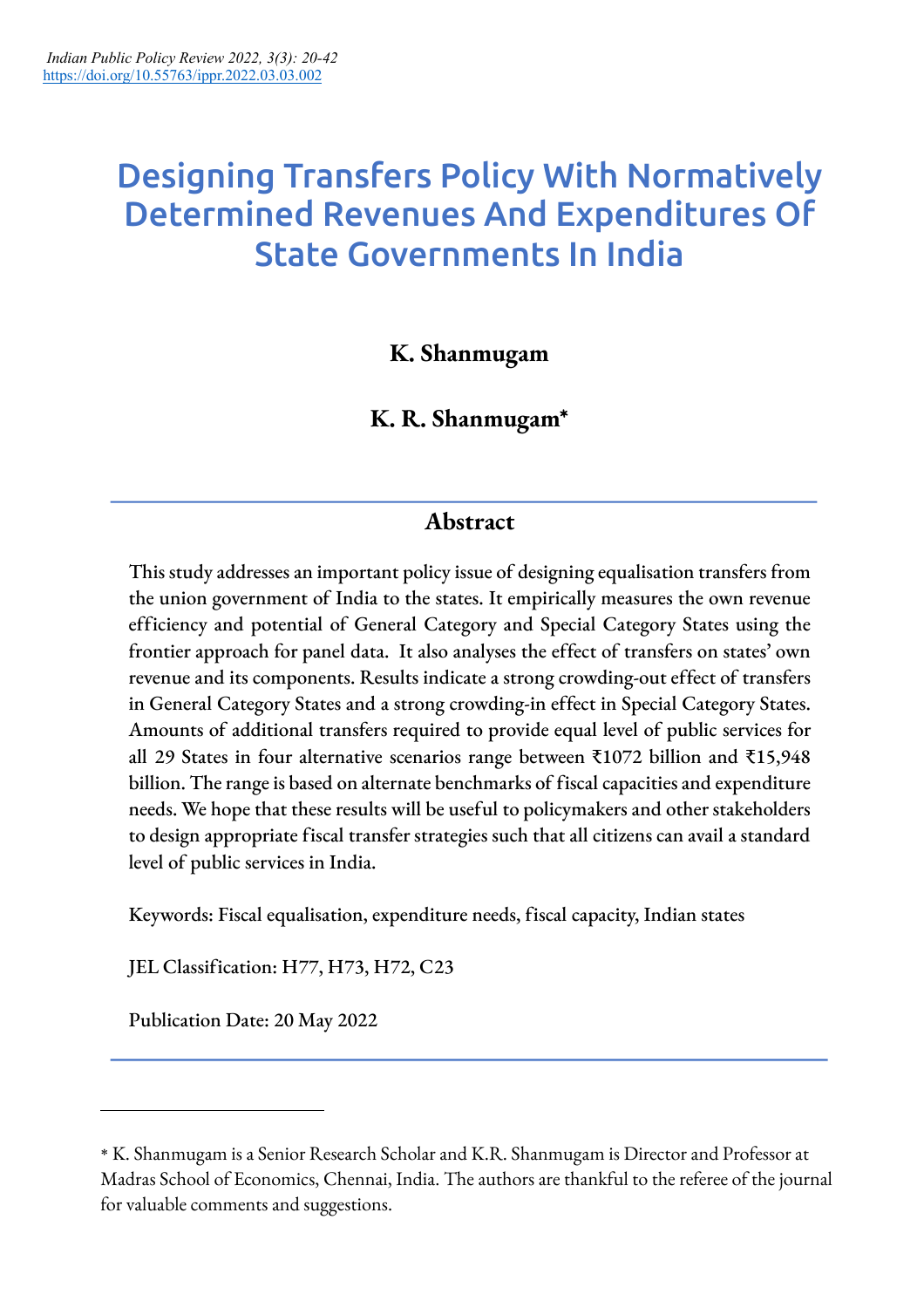### **1. Introduction**

n federal nations, an asymmetry exists in assigning resources and spending responsibilities between the union government and the sub-national (or state) governments which leads to vertical and horizontal fiscal imbalances (Oates. 1999). As the sub-national or regional In federal nations, an asymmetry exists in assigning resources and spending responsibilities<br>between the union government and the sub-national (or state) governments which leads to<br>vertical and horizontal fiscal imbalances general better-off to finance public service provision. The sub-national governments may also differ in the expenditure needs. Even states with equal fiscal capacity may have cost differences in providing a standard bundle of public services due to differences in needs, price levels, demographic profiles, climatic conditions, incidence of poverty, unemployment etc. This hampers their ability to provide a comparable minimum standard of public services to ensure equity and efficiency in governance.

Intergovernmental transfers are important policy instruments to address such issues in federal nations. The proponents of equalisation transfers (Buchanan, 1950; Boadway, 1980; Boadway and Flatters, 1991) argue that by permitting equal fiscal treatment of identical jurisdictionsin a federation, such transfers can promote "equity". By discouraging fiscally induced migration and enabling the states to provide certain minimum comparable standards of public services, the transfers can reduce barriers to factor mobility, thereby enhance the economic "efficiency" (Shah, 1994).<sup>1</sup> Thus, the equalisation transfers are consistent with both normative considerations of equity and efficiency (Munoz, Radics and Bone, 2016).

However, the median voter theorem argues that the transfers would crowd out local revenues as sub-national governments would pass them to local residents as reductions in local taxes and fees (Broadford and Oates, 1971). Thus, they would likely exert disincentive effects on states tax/revenue efforts. Further, distributing the transfers as lower taxes would crowd out local spending (Scott, 1952).

Countries like Australia, Canada, Germany, and Switzerland have developed their own models of equalisation with different implications for equity, incentives, and distribution (Bahl, Martinez and Sjoquist, 1992; Blair, 1992; Boadway, 2004; Ladd and Yinger, 1994; and Ridge, 1992). Among them, the Canadian and the Australian systems are two well-established models of equalisation: the former focuses on the fiscal capacity equalisation while the latter focuses on both fiscal capacity and expenditure equalisation. However, in both models, there is no reference to the efficiency consideration (Rangarajan and Srivastava, 2004).

In India, the Constitution (1950) assigned separate tax powers and expenditure responsibilities to the union and state governments. This led to vertical and horizontal imbalances. The Finance Commission (FC) of India was constitutionally assigned the task of determining transfers to all states, including larger or General Category States (GCS) and small or Special Category States (SCS) in the form of tax devolution (shared taxes) and statutory grants. This was done mainly using the "gap filling approach" where the assessment of tax revenues of the states is determined based on the past performance. There is hardly any reference to efficiency in raising revenues. The Ninth FC attempted to use the "Representative Tax System" (RTS) to some extent. The problem with the RTS is that it derives the revenue capacity which is closer to the average rather than maximum or potential fiscal capacity.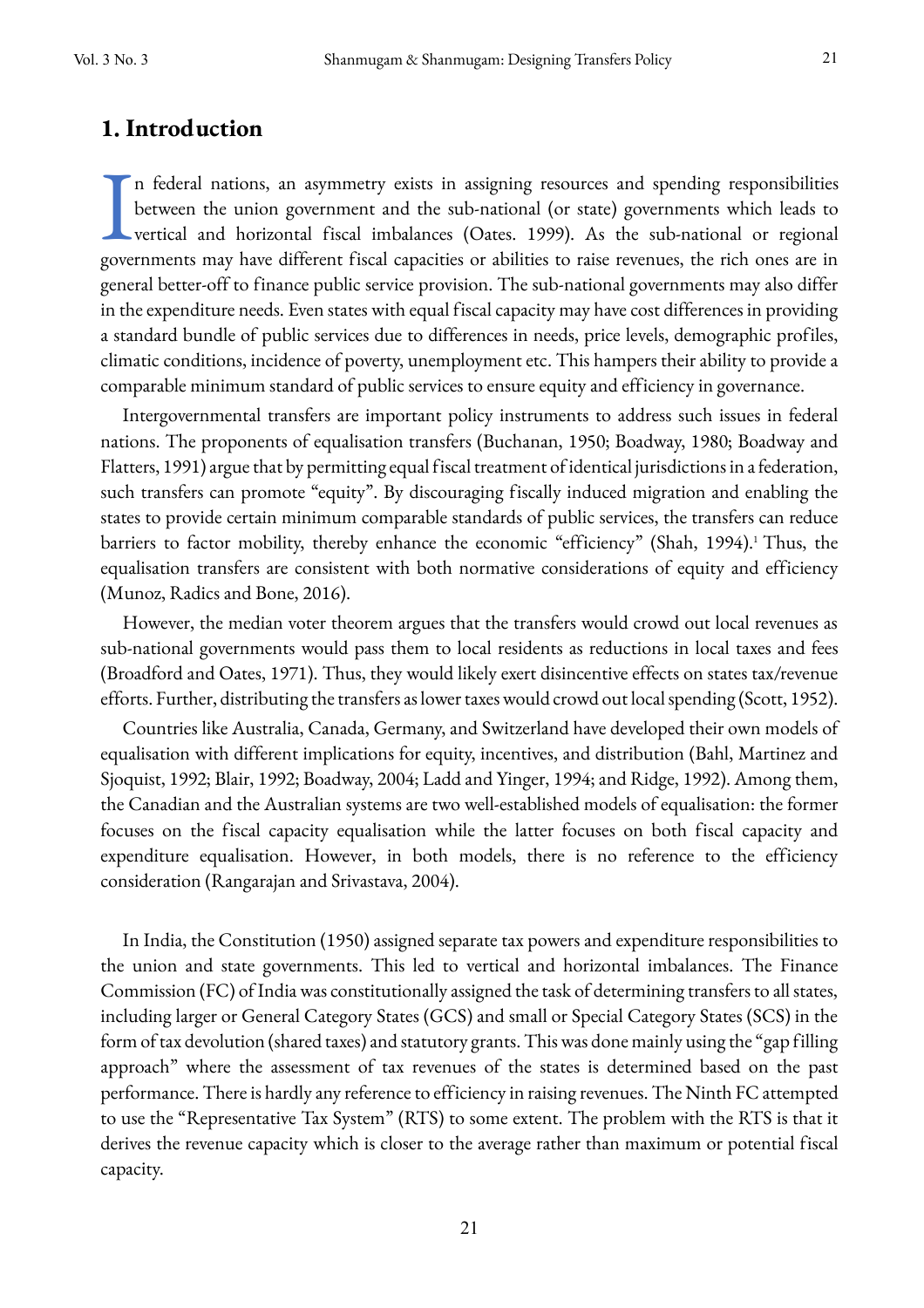The FC transfers have been supplemented by Planning Commission grants (till 2014) and grants under various Centrally Sponsored Schemes (CSS) since 1950. The central transfers have played an important role in the state Governments' budgets. During 2011-12 to 2018-19, the share of Central transfers in the total revenue receipts of (29) Indian states ranged between 38.3% (2013-14) and 47.1%  $(2016-17).<sup>2</sup>$  Majority of the transfers were unconditional and a small portion of them was conditional/specific.3 There are sharp differences in the level of federal transfers to states in different years. For instance, among the Indian states, Haryana had the lowest per capita transfers of ₹5434 in 2018-19 and Arunachal Pradesh had the highest per capita transfers of ₹90,124. Wide temporal and spatial disparities exist in other fiscal indicators also. In 2018-19, Bihar had the lowest per capita own revenues of ₹2824 and the lowest per capita revenue expenditures of ₹10,515. Goa had the highest per capita own revenues of ₹40,532 and Sikkim had the highest per capita revenue expenditures of ₹79,197.

In this context, the following important questions emerge: (i) Does the existing transfers policy have incentive or disincentive effect on state governments' own revenues in India? (ii) Do the incentive or disincentive effect of transfers on own revenues happen in GCS and/or in SGS? (iii) Is there a need for the robust design of the fiscal transfers so that the goal of horizontal fiscal equalization can be achieved? (iv) Do we need different equalisation principles needed for GCS and SCS? and (v) whether additional resources required to achieve the equalisation in India? This study attempts to answer these policy issues pertaining to the determination of fiscal transfers in India using the data for 29 Indian states during 2005-06 to 2018-19 and attempts to provide a normative approach to determine the potential own revenues based on the stochastic frontier approach for panel data and revenue expenditure of the states. Specifically, it empirically determines the additional transfers required to provide the benchmark level of public services (measured by benchmark per capita expenditure) considering full or average revenue potential of state governments.

The main contributions of this study are as follows. Firstly, although enormous studies emerged on the merits and standards of equalisation for various countries, studies on how to practically equalise the fiscal capacity and spending needs are scarce (Maarten and Lewis, 2011). This study contributes to this sparsely researched area. Secondly, studies designing equalisation transfers in the developing countries context are very rare. One such is Munaz et al., (2016), which estimates for 10 Latin American Countries the effects of transfer systems to identify which transfers equalize in greater or lower degree the own revenues of sub-national governments. Saraf and Srivastava (2009) apply the Canadian approach in calculating the fiscal capacity equalisation and Australian approach in calculating expenditure need based equalisation only for education and health in India. The present study is the first one designing the equalisation transfers based on normatively determined revenue capacity and revenue expenditure of GCS and SCS. Thirdly, it also empirically examines states in which transfers have incentive or disincentive or no effect on own revenues. These state specific results might be useful for policymakers to design appropriate strategies to achieve a horizontal balance. Finally, while this study provides policy suggestions based on the Indian experience, these may be relevant for similar federal nations.

This study proceeds as follows. Section 2 briefly reviews the literature on the study topic. Section 3 explains the empirical model, the data and the estimation technique employed. While the Section 4 presents and discusses the empirical results, the final Section 5 provides the policy conclusions of the study.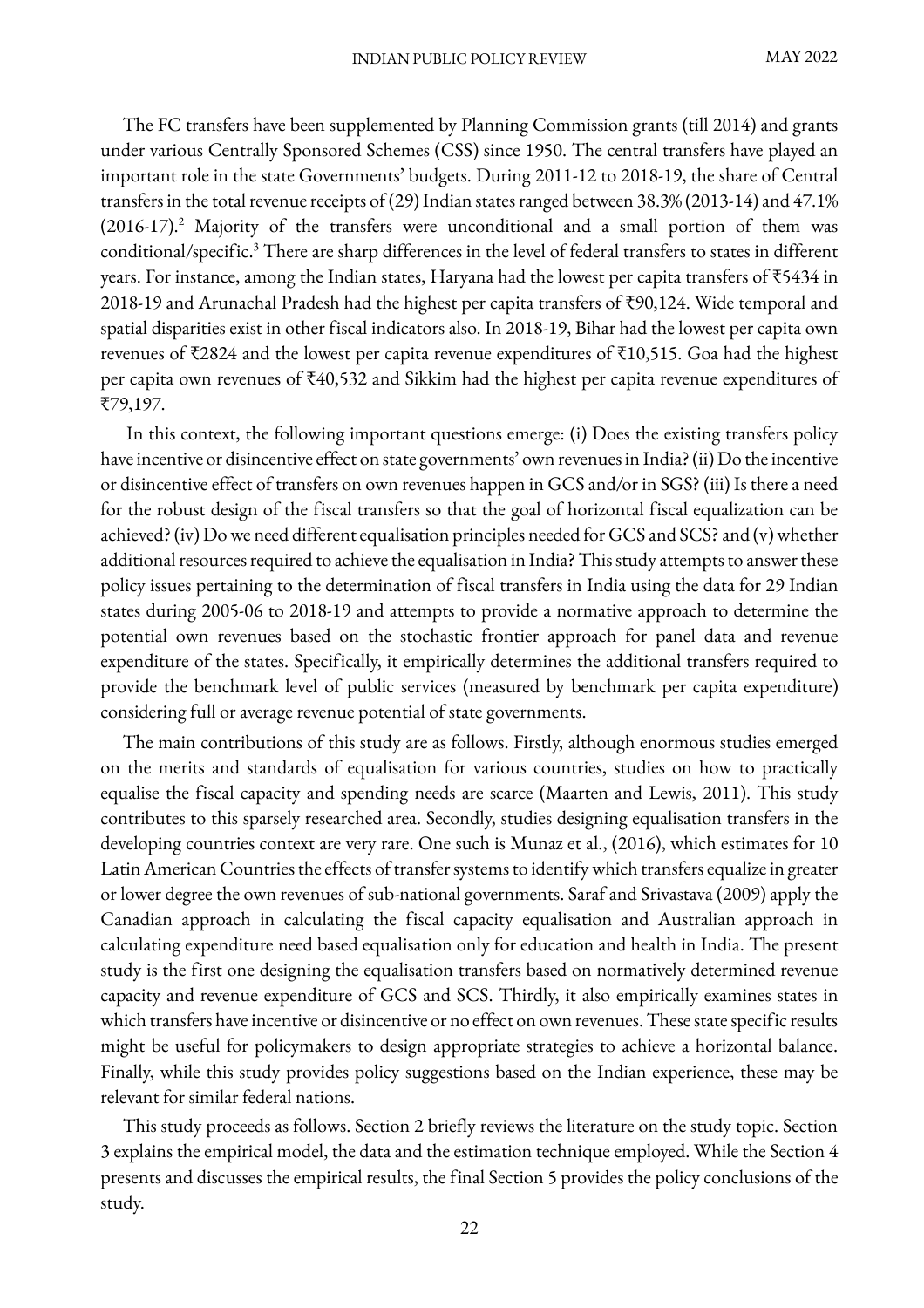### **2. Brief Review of Literature**

Tiebout (1956), Musgrave (1959) and Oates (1972) developed the "First Generation Theory" (FGT), which views equalisation transfers as a necessary tool to prevent relatively richer jurisdictions attracting more investments at the expense of poorer ones. The Second-Generation Theory (SGT), which emerged recently, strongly argues for own revenue powers of sub-national governments. It stresses the importance of horizontal competition between sub-national governments for economic efficiency and a refrainment of federal government from intervening in sub-national taxing and expenditure decisions. It further views that the Centre's fiscal intervention is distortionary and creates incentive compatibility problems by inducing sub-national spending, amassing unsustainable deficits, and perpetuating states' dependence on the Centre for support.

Despite these contrary views, there is a large volume of literature on transfers addressing horizontal fiscal inequalities. Buchanan (1950, 1952), Boadway (1980) and Boadway and Flatters (1991) have proposed equalization transfers. In theory, such transfers from the federal government can discourage fiscally induced migration and ensure that every sub-national government becomes capable of providing standard level of public services at standard tax rates. However, Scott (1952) and Courchene (1978) argue that the equalisation transfers may induce inefficiency in the regional allocation of resources, because they discourage outmigration of labour to high income jurisdictions where it would be more productive.

Other opponents like Shah (1988) argue that in the presence of full capitalisation, there may not be any efficiency and equity basis for fiscal equalisation transfers, because people in jurisdictions with fiscal surpluses pay relatively more for private services and less for public services, and vice versa for jurisdictions with fiscal deficiencies. Since net benefits are capitalised into property values, a capital gain or loss on account of the local public sector is realised at the time of a property sale. As a result, Tiebout's prescription that a system of local governments would ensure optimal levels of local public services is not guaranteed. Despite these limitations, as the equalisation transfers provide a rationale to estimate the expenditure needs and fiscal capacity as accurately as possible, many procedures have emerged in the literature (Munaz et al., 2016).

Measuring Fiscal Capacity: Fiscal capacity is the ability of union governments and subnational governments to raise revenues from their own resource bases. There are various methods to measure the fiscal capacity of a sub-national government. The simplest one uses the current or past year's revenue collections. But this raises many issues: (i) while potential ability to raise revenue is not directly affected by tax rates, the actual revenue is affected by fiscal effort and tax payers compliance (ii) use of current revenue may provide an incentive for the regional governments to impose low tax or make less effort in order to get higher compensation; (iii) use of past collection may have time inconsistency because regional governments expect that current increases in revenue obtained by rates or collection effort would reduce future transfers (Vaillancourt and Bird, 2005). Another method to measure fiscal capacity is to use macroeconomic indicator like GDP at regional levels, but this may not be a good indicator because it indicates maximum capacity. In general, governments attempt to collect significantly lower than GDP.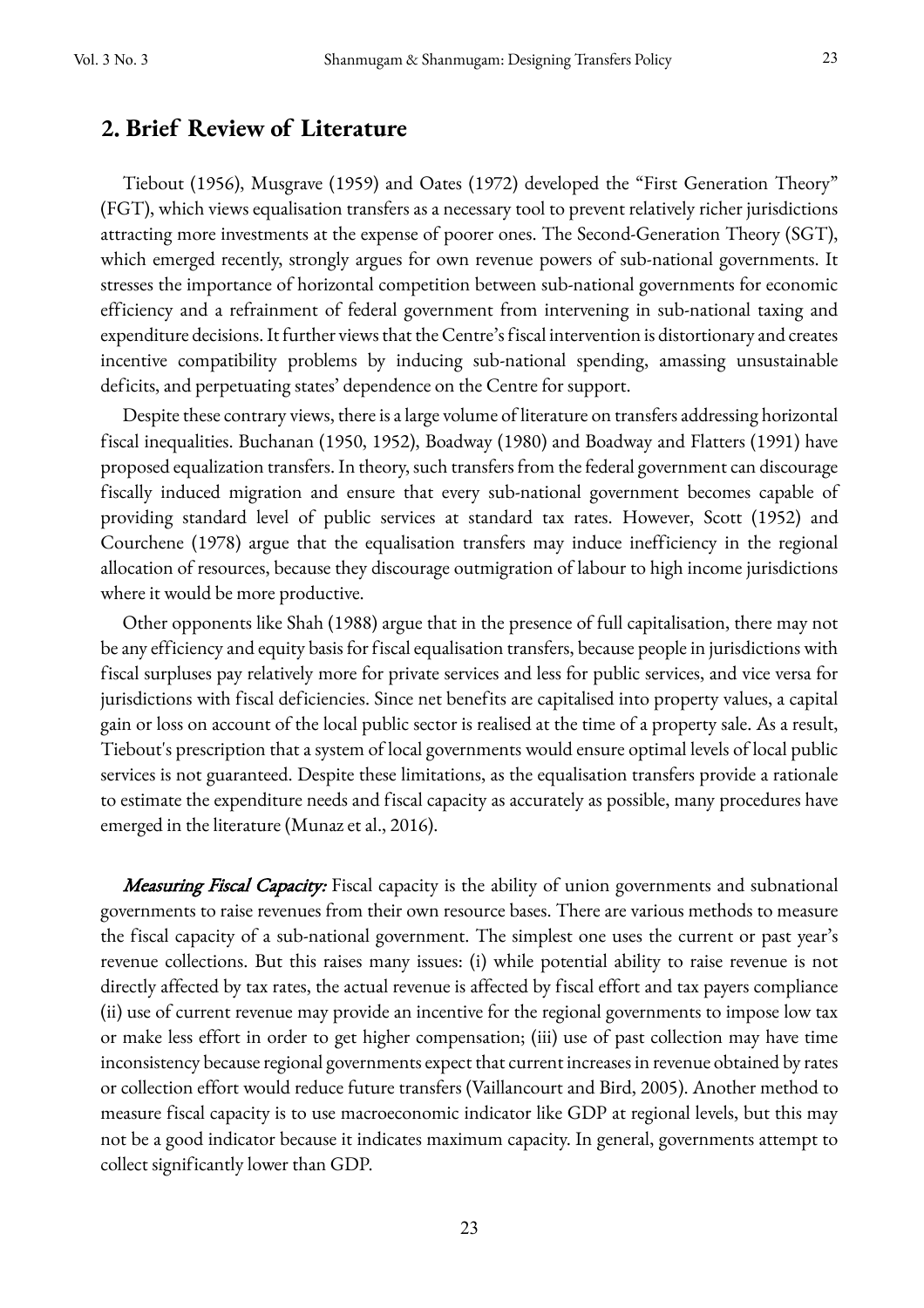The third one is the representative revenue system (RRS), which measures the amount of revenue that could be raised by a regional government if it uses the standard tax bases and rates. It basically uses the regression method and considers the average revenue effort. The accuracy of RRS depends on the availability of data. For instance, Canada considers the fiscal capacity of a province as a measure of its ability to raise revenues from more than 30 revenue categories including personal income tax, corporate income tax, sales taxes, property tax, etc. The revenue potential for each province is computed using data on the size of respective tax bases and the average level of tax effort (i.e., average effective tax rates). Canada provides transfers to a province if its fiscal capacity is below a threshold or 'standard'. The major limitation of the RRS is that it provides the estimates of average revenue capacity and not the maximum/potential capacity.

The frontier approach suggests how to measure the potential revenues of regions. Broadly, there are two frontier approaches available: the data envelopment approach (DEA) and the stochastic frontier approach (SFA). The DEA method, developed by Farrell (1957) considers that the actual revenue (output), R is less than the potential revenue,  $R^*(=f(X))$ , i.e.,  $R \leq R^*$ , where R<sup>\*</sup> is a deterministic quantity and X is a vector of determinants of revenues including the revenue base. The revenue gap is given by:  $u=R^*R$  and due to non-linear relationship, the actual revenue can be written as: R= f(.)e<sup>-u</sup>. The SFA approach for cross section data, developed independently by Aigner, Lovell and Schmidt (1977) and Meeusen and van den Broeck (1977), considers that the potential output is not deterministic but stochastic, due to random factors and so the actual revenue can be rewritten due to the random factors as:  $R = f(.)e^u e^v = f(.) e^s$ , where v is regular stochastic error term and  $\varepsilon$  is the composite error term (=v-u). The frontier revenue function is estimated using the maximum likely estimation (MLE) method assuming that the one side u (i.e., inefficiency) term follows either half normal or truncated normal or exponential or gamma distribution. Jondrow et al., (1982) suggest a procedure to compute the individual specific efficiency of sample units.

Schmidt and Sickles (1984) introduced the panel data version of SFA. This approach assumes that efficiency is time-invariant. Assuming the Cobb-Douglas functional form (and lower cases indicate the logarithmic values), the fixed effects model of revenue is specified as:  $r_{it} = \alpha + x_{it}$   $\beta + v_{it}$  -  $u_i$ , where  $u_i$  to be independently and identically distributed (i.i.d) with mean  $\mu$  and variance  $\sigma^2$  and x is a vector of determinants of revenues. Letting  $\alpha_i = \alpha - u_i$  the equation becomes:  $r_{it} = \alpha_i + x_{it}$   $\beta + v_{it}$ . The  $\alpha_i$  is an individual (region) specific effect and can be estimated using either the fixed effects (FE) method or random effects (RE) method. In FE method,  $\alpha^*$  [=max  $(\alpha_i)$ ] is the performance of the Most Efficient Region and the relative efficiency of i<sup>th</sup> region can be measured as:  $u_i = \alpha^* \cdot \alpha_i$ . Then, own revenue efficiency is computed as:  $\text{ORE}_{i} = \exp(-u_{i})$ . In RE method, the individual effect is obtained as:  $\alpha_i = (1/T) \Sigma \varepsilon_{it}$ ; i=1, 2,...,N and one can get  $\alpha^*$  and  $u_i = \alpha^*$  -  $\alpha_i$  and ORE as in FE method. Alternatively, one can use MLE method to estimate the equation  $r_{it} = \alpha + x_{it}$ ;  $\beta + v_{it}$  -  $u_i$ , where u is assumed to follow either half normal or truncated normal distribution. Later Cornwell et al. (1990), Kumbhakar (1990) and Battese and Coelli (1992) extended this to time varying efficiency models. A few studies use the SFA to measure revenue or tax or fiscal efficiency.<sup>4</sup>

Spending Needs: There are four alternative approaches available in the literature to measure the spending needs of sub-national governments. The first, the simplest approach, is to use historical expenditure patterns (Boex and Martinez-Vazquez, 2004). In this is approach, there is no guarantee that past expenditures accurately reflect the present spending needs. Further, because of changing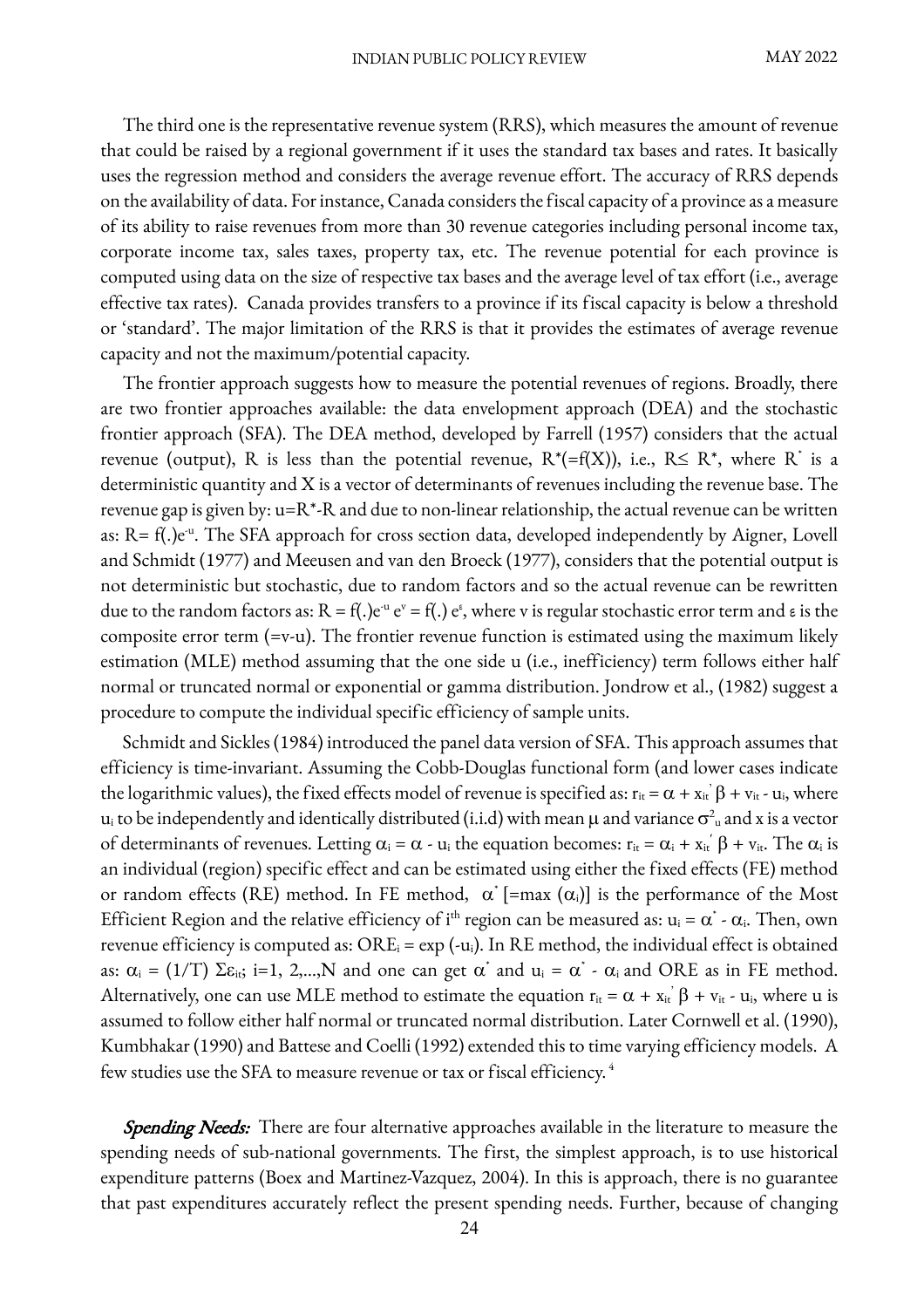spending norms and priorities, past expenditures on particular services may not reflect current policy objectives (Vaillancourt and Bird, 2007). The second approach assumes that all regions have identical spending needs and so each is allocated the same amount. While it is simple to apply, it leads to a significant gap in per capita resource availability.

A third method regresses the actual spending on need indicators and other determinants of regional expenditures. The coefficients of the need indicators are used to build an allocation formula while keeping the effect of non-need expenditure determinants as constant (Ladd, 1994). However, this approach requires the data on appropriate regional characteristics that influence regional spending. Further, it is applicable only when actual expenditures are good indicator of spending needs. Another method is the representative expenditure system (RES) method. This measures a subnational government's per capita spending need as the sum of its workload for each category of service weighted by average spending on each unit of service, divided by population. Thus, this provides an estimate of how much ajurisdiction would spend per capita given an average service level, its workload and the cost of providing services. However, this approach requires necessary data on various categories of expenditures, workload etc. (Maarten and Lewis, 2011).

**Equalisation Transfers Systems Across Nations.** Interestingly, many countries have designed their own equalisation methods. For instance, the Australian model considers both revenue and expenditures. It prepares the 'standard budget' for each service based on all-state average of expenditures as well as revenues so that the system reflects average efficiency (and not maximum possible efficiency). The Germany and Switzerland consider expenditure needs in fiscal equalisation. In Germany, nation-wise average tax revenue is used as the proxy for expenditure of each sub-national government. In Switzerland, the calculation of expenditure needs of cantons considers population density, mountain zones, productive area etc.

The Canadian system uses an elaborate (tax-by-tax) representative tax system (RTS) approach, where each tax or revenue source is considered individually and the average or representative tax effort is applied to the difference between the standard revenue base and the actual base (Bird and Smart, 2002). Denmark and Sweden explicitly design transfers based on the assumption that an average national local tax rate is applied. This creates an incentive to levy at least average taxes because those regions that levy above average taxes are not penalised while those that levy below are not rewarded. See Ma (1997), Vaillancourt and Bird (2007) and Hansjörg and Claire (2008) for the main features of fiscal equalisation schemes in selective countries.

Empirical Studies: Most empirical literature considers both income and transfers as two important economic factors determining local revenues. They treat income as a proxy for revenue base. They include transfers to test the hypothesis that transfers/grants from upper tier Governments crowd out revenues from local taxes, utilising the conceptual foundation given by the median-voter model. For instances, Zhuravskaya (2000) establishes a crowding out effect in Russia, Mogues and Benin (2012) in Ghana and Baretti et al., (2002) in Germany. However, Dahlberg, Mork, Rattese and Agren (2007) do not find a crowding out effect of transfers on local tax rates or on local tax revenues after econometrically addressing the potential endogeneity of transfers. Studies such as Skidmore (1999) show a positive (crowding-in) effect of transfers on local revenues.<sup>5</sup>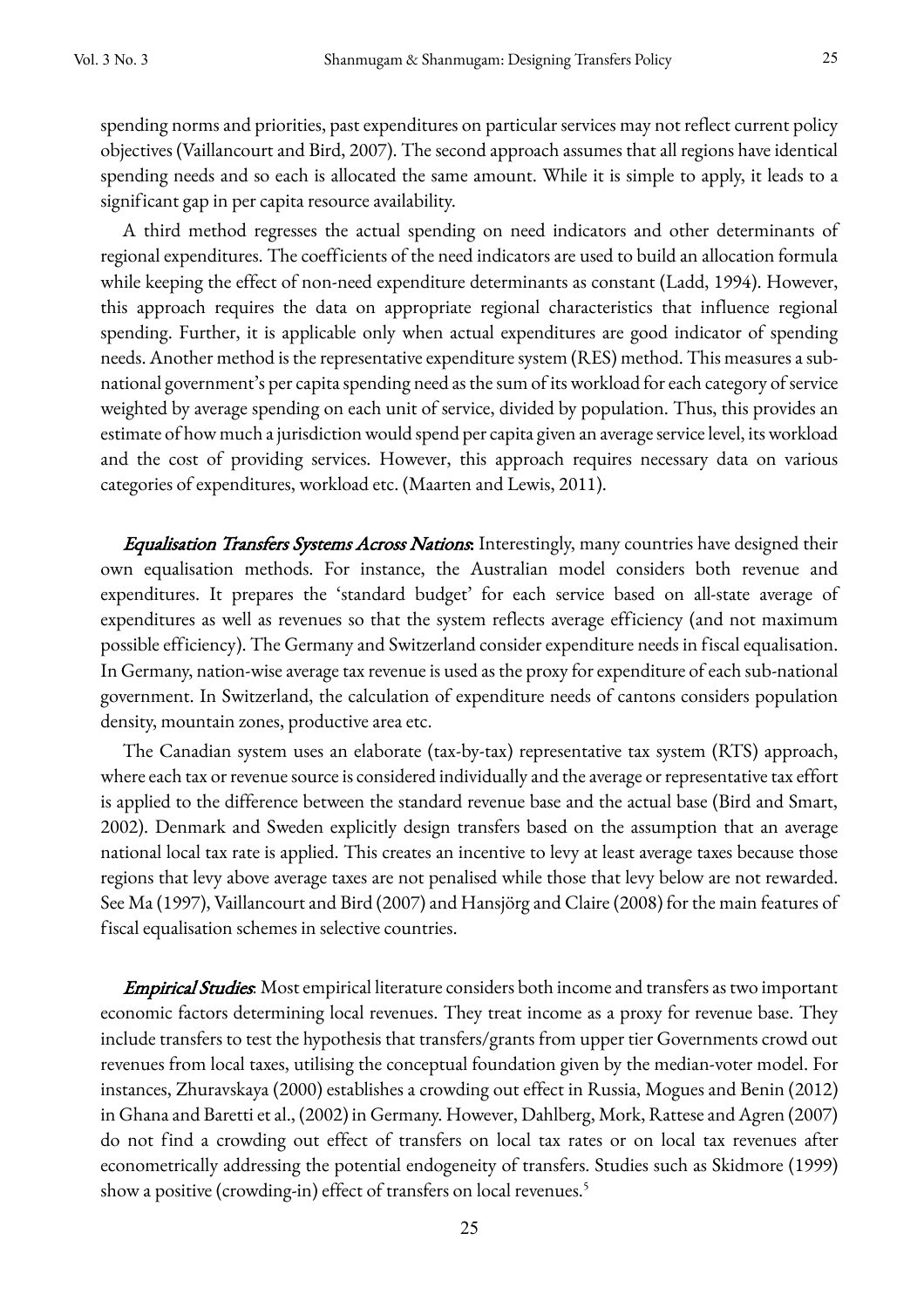A few studies have emerged on the topic that are related to India. For instances, Sarma (1991), Naganathan and Sivagnanam (2000), Panda (2009), Dash and Raja (2013) show a negative effect of transfers on states own revenues/tax revenues. But these studies analyse only the average effect of transfers on own/tax revenues and not state specific effect. Further, they bypass the issue of tax effort. While Paincastelli (2001) and Purohit (2006) estimate the tax capacity/effort using income or RTS or aggregate regression approach, they do not use tax effort to design transfers. Jha (1999) uses the Battese and Coelli (1992) panel frontier approach to measure the tax efficiency of 15 major Indian states from 1980-81 to 1992-93. Sandhya, Goyal and Pal (2016) use the SFA for panel data and measure the tax capacity of 14 major Indian states from 1991-92 to 2010-11. But they also do not use fiscal capacity to derive the transfers.

### **3. Empirical Model, Data and Estimation**

This study employs a framework closer to the Australian Transfer Mechanism. This involves four steps: (i) specify and estimate the stochastic own revenue (and own tax/own non-tax) equation(s); (ii) estimate the fiscal/revenue capacity for each state utilising the estimated model and standard benchmark; (iii) estimate the revenue expenditure needs, state-wise, using the per capita revenue expenditures and its standard bench mark; and (iv) determining the equalisation transfers for each state utilising the normatively determined fiscal capacity and expenditure needs. The empirical methodology to determine the equalisation transfers to Indian states is explained as:

Let the current transfers system is designed to cover only the revenue gap (not the total gap). Therefore, the per capita transfers to the state i in a given year 0 is  $T_0$ , which is the difference between the per capita cost of providing public services ( $C_0$ ) and its per capita own revenues ( $R_0$ ) in that year. That is,  $T_0 = C_0$  -  $R_0$ . The task is to determine additional transfers required for state i to provide the benchmark level of public services (C<sub>1</sub>) given its T<sub>0</sub>, C<sub>0</sub>, and R<sub>0</sub>.<sup>6</sup> The efficiency aspect can be ensured by considering full (i.e., average of top 3 states) or (all state) average revenue potential of state  $(R_1)$ . Therefore,  $T_1 = C_1 - R_1$ . The percentage change in per capita transfers,  $(T_1 - T_0) / T_0$  (denoted by lower case letter) is: 7

$$
t = c \frac{C_0}{T_0} - r \frac{R_0}{T_0}.
$$
\n(1)

where c is the percentage change in per capita revenue expenditure and r is the percentage change in own revenues. To compute r, the estimate of benchmark, efficient revenue performance is required. This can be done utilising the frontier production function models, which identify the agents (such as states) which operate on the frontier as "efficient" and others operate below the frontier as "inefficient". The efficient agents essentially generate maximum possible output (=revenue) from the given set of inputs while others generate revenues that are less than their potential levels of revenues. The ratio between the actual and potential revenue is the measure of (revenue) efficiency.

We specify a simple production function corresponding to the per capita own revenue of i<sup>th</sup> state in time period t,  $(R_{it})$  as:  $8$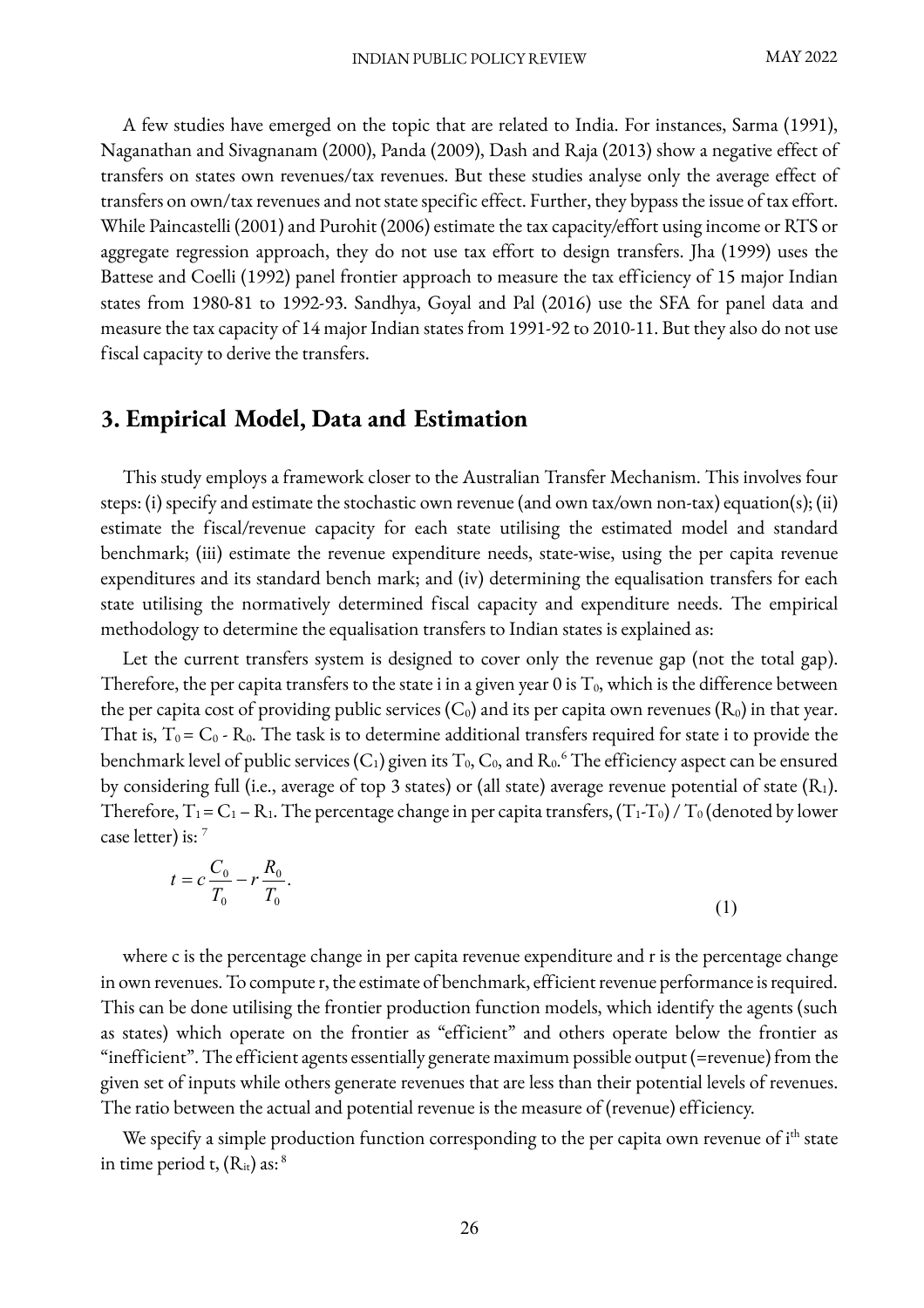$$
R_{it} = f(X_{it}; \beta) \exp (v_{it} - u_i); \qquad i = 1, 2, ..., n; \qquad t = 1, 2, ..., T; \qquad (2)
$$

where f (.) is the frontier (revenue) function,  $X_{it}$  is a vector of resource bases (inputs) and  $\beta$  is a vector of parameters.  $u_i (u_i \ge 0)$  is a one-sided (non-negative) residual term, representing the revenue (in) efficiency of the state and differs across states.  $v_{it}$  is the regular random error term. Assuming the Cobb-Douglas functional form (and \* indicates the logarithmic values), the equation (2) can be written as:

$$
R_{it}^* = \alpha + X_{it}^* \beta + v_{it} - u_i
$$
 (3)

Letting  $\alpha_i = \alpha - u_i$  the equation (3) is rewritten as:

$$
R_{it}^* = \alpha_i + X_{it}^* \beta + v_{it}
$$
 (4)

It fits exactly the usual framework in panel data literature with a firm effect but not time effect. The  $\alpha_i$  is a state specific effect and can be estimated using the fixed effects (FE) method.<sup>9</sup> The performance of a state can be examined relative to the level achieved by the Most Efficient State (MES). If the N estimated intercepts are:  $\hat{\alpha}$  1,  $\hat{\alpha}$  2, ......,  $\hat{\alpha}$  <sub>N</sub>, then  $\hat{\alpha}$  i [=max ( $\hat{\alpha}$  i)] is the own revenue performance of the MES. Then, the relative efficiency of i<sup>th</sup> state will be:  $\hat{u}$  i =  $\hat{\alpha}$  i. This ensures that all  $\hat{u} \ge 0$ . A high value of  $\hat{u}$  implies that state i is very inefficient relative to the MES. The state specific estimates of efficiency are given by:

$$
Own Revenue Efficiency, A_i = exp(-\hat{u}_i); \qquad i=1,2,...,N \qquad (5)
$$

Thus, in the FE model, at least one state in the sample is assumed to be 100% efficient and the efficiency values of others are measured relative to the MES. One can also treat the individual effect in equation (3) as random by assuming that they are uncorrelated with the regressors. Therefore, the efficiency term is added with the regular noise term and the random effects (RE) method can be used to estimate the equation  $(3)$ .<sup>10</sup> The Hausman's statistics can help choose the relevant method of estimation for a given data set.

According to the equation (5), for MES, the own revenue efficiency is 1. For others, it is less than 1. To derive transfers, the benchmark own revenue  $(R_1)$  could be either potential own revenue performance (i.e., average of top 3) or all state average revenue performance. Let the benchmark be A\*. Then the percentage change in  $R_i$ ,  $r_i = (A^* - A_i)/A_i$ . Following past studies, we specify the following stochastic frontier own revenue function for panel data:

$$
Ln R_{it} = \alpha_i + \gamma_1 Ln T_{it} + \beta_1 Ln GSDP_{it} + \beta_2 Ln NP_{it} + \beta_3 Ln UR_{it} + \beta_4 Ln LIT_{it} + \beta_5 Ln PC_{it} + \beta_6 TREND + v_{it}
$$
\n(6)

where  $R_{it}$  is the annual real per capita own revenue (or tax or non-tax revenue in alternate specifications) of the ith state in year t;  $T_{it}$  is real per capita Central fiscal transfers,  $GSDP_{it}$  (=gross state domestic product) is real per capita income,  $NP_{it}$  is the non-primary sector share in total GSDP,  $UR_{it}$  is the urban ratio,  $LIT_{it}$  is the literacy rate, and  $PC_{it}$  is per capita power consumption. All are in  $log$  form. TREND is year trend.  $v_{it}$  is the stochastic error term.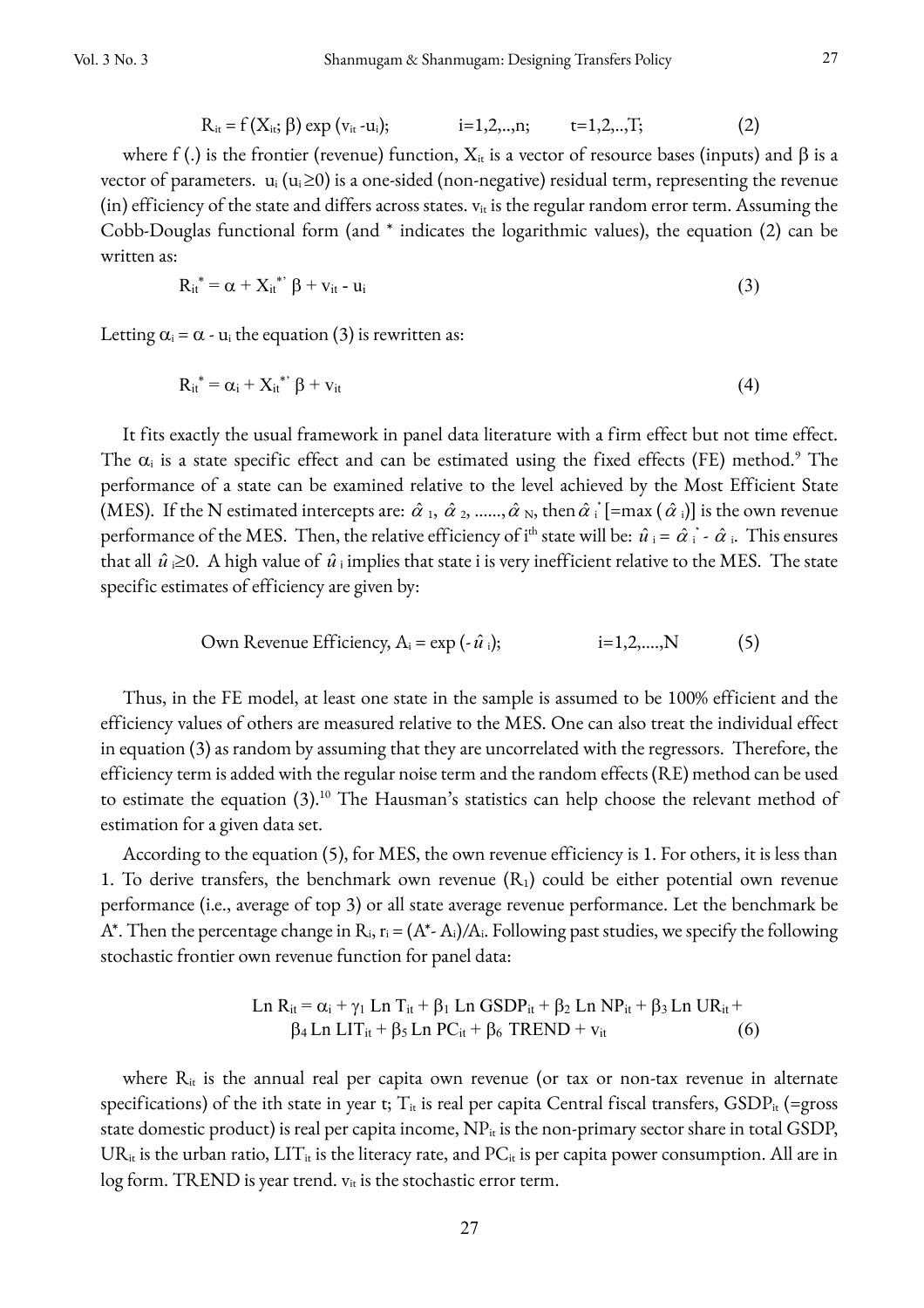The per capita transfers is used as a separate independent variable in the equation (6). This means that in order to determine future transfers, the impact of past transfers must be taken into account. That is, transfers become dependent on transfers themselves and it requires an endogenous treatment of transfers. To resolve the endogeneity issue, the following procedure is used. The total derivative of the equation  $(6)$  is:

d ln R = 
$$
d \alpha + \gamma_1 d
$$
 Ln T +  $\beta_1 d$  ln GSDP +  $\beta_2 d$  ln NP +  $\beta_3 d$  ln UR +  
\n $\beta_4 d$  ln LIT +  $\beta_5 d$  ln PC (7)

Using lower case letter to denote the percentage change in respective variable, the above equation can be written as:

$$
r = a + \gamma_1 t + \beta_1 g \cdot s d p + \beta_2 n p + \beta_3 u r + \beta_4 l i t + \beta_5 p c \tag{8}
$$

Substituting (8) in (1) and solving for t, we get:

$$
t = \frac{c \cdot \frac{C_0}{T_0} - \frac{R_0}{T_0} (a + \beta_1 g s d p + \beta_2 n p + \beta_3 u r + \beta_4 l i t + \beta_5 p c)}{1 + \frac{R_0}{T_0} \cdot \gamma_1} \tag{9}
$$

This is a dynamic formula and is flexible to derive transfers for any given year and benchmark.

The data sources for per capita real GSDP, share of non-primary sector in total GSDP and population for 29 Indian states from 2005-06 to 2018-19 (in 2011-12 prices) are CSO, MOSPI and EPW Research Foundation. The data sources for own revenues, own tax revenues, own non-tax revenues, revenue expenditure and transfers to each state are the Comptroller and Auditor General (CAG) of India Audit Reports and Finance Accounts of the state governments. Using the GSDP deflator and population of the respective states, we compute the real per capita values of fiscal variables. We extrapolate the literacy data using Census 2001 and 2011.We obtain the projected urban ratios from Office of Registrar General and Census Commissioner (2006) till 2010-11 and National Commission on Population (2019) after 2010-11. The data source for per capita power consumption is RBI's Handbook of Statistics on the State Economy. The data used is a balanced panel data with  $(29 \times 14 =) 406$  observations.

The sample states are: (i) GCS: Andhra Pradesh, Bihar, Chhattisgarh, Gujarat, Haryana, Jharkhand, Karnataka, Kerala, Madhya Pradesh, Maharashtra, Odisha, Punjab, Rajasthan, Tamil Nadu, Telangana, Uttar Pradesh, Uttarakhand and West Bengal; and (ii) SCS: Arunachal Pradesh, Assam, Goa, Himachal Pradesh, Jammu and Kashmir, Manipur, Meghalaya, Mizoram, Nagaland, Sikkim and Tripura.<sup>11</sup> Evidences indicate that the share of 11 SCS is approximately 4.8% in total own revenues of all 29 states, 13.8% in transfers, 9% in expenditures and 5% in GSDP.

As GCS and SCS differ in their characteristics, we analyse them separately (split sample). Finally, to analyse the effect of fiscal transfers on own revenues/own tax revenues/own non-tax revenues of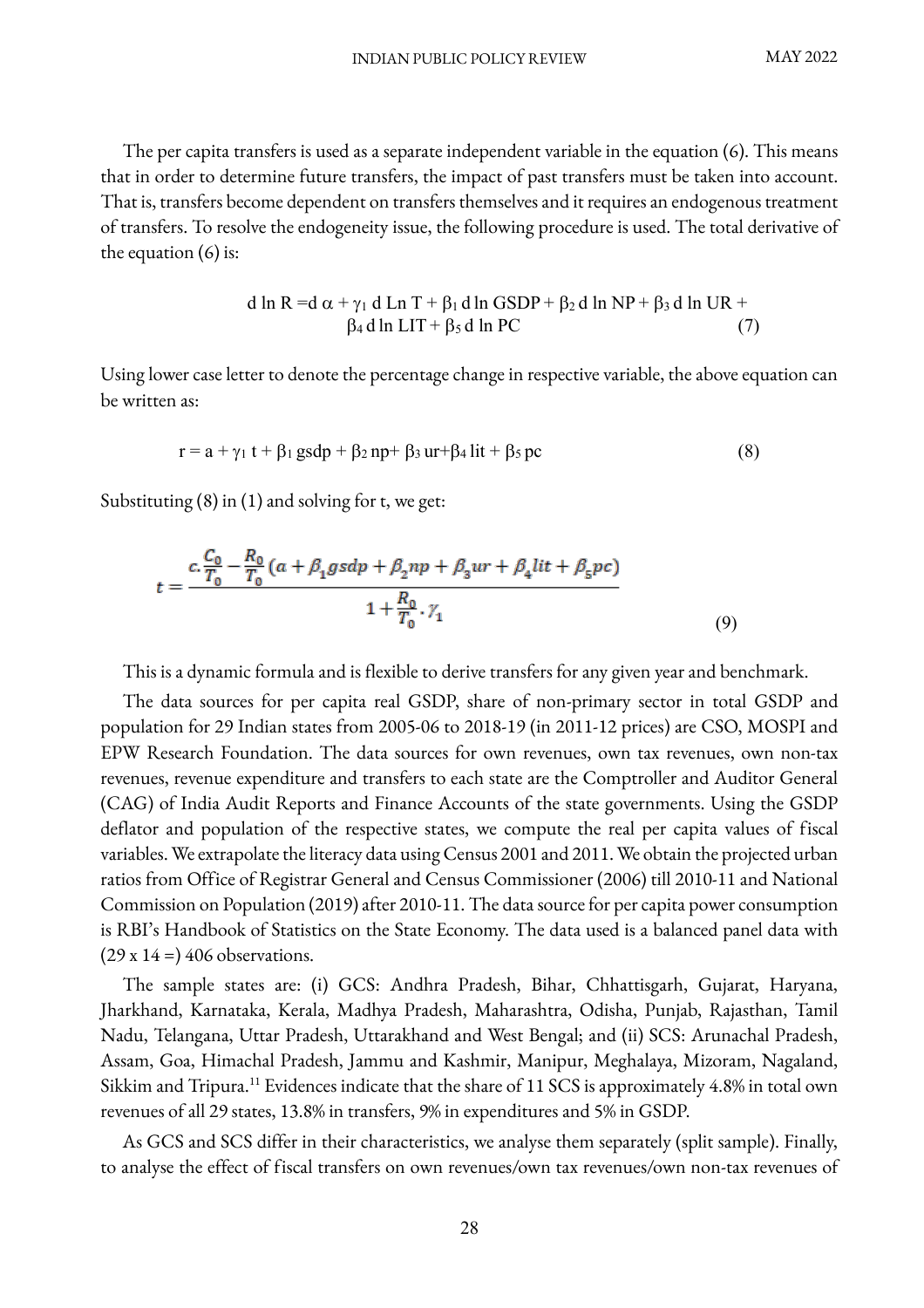each state, we allow the fiscal transfer variable to interact with state dummies in an alternative specification of the model.

To determine the standardised real per capita revenue expenditure  $C_1$  for each state in given year, we consider separate benchmark for GCS and SCs as all state average or average of top three states' real per capita revenue expenditure. Using the equations (1) and (10), the additional per capita real transfers required without and with endogeneity correction respectively for each state in a given year can be computed. Multiplying the required transfers for each state by its population and by GSDP deflator will provide the estimates of additional transfers required in nominal term for each state.

Table 1 presents the descriptive statistics of the study variables. The average real per capita revenue expenditure of SCS is 2.26 times higher than that of GCS. While the average real per capita own revenue of SCS is 1.1 times higher than that of GCS, the average real per capita transfers to SCS is almost 5 times higher than the average transfers to GCS. Thus, GCS and SCS have different fiscal characteristics, indicating that they need a separate treatment in determining transfers and a common benchmark cannot serve the purpose. The correlation analysis (not shown) indicates that a few independent variables are correlated but not perfectly, implying there is no perfect multicollinearity issue in our analyses below.

# **4. Empirical Results**

### **Estimation Results of State Government Revenues**

General Category States: Column 1 of table 2 report the one-way fixed effects (FE) estimation results of (log) real per capita own revenue equation (6). The effect of transfers should be either neutral or should encourage own revenue efforts of states. But the coefficient of per capita transfers  $(y_1)$  is negative and statistically significant at 5% level, indicating a strong disincentive (or crowd-out) effect. This result is consistent with median voter model hypothesis. The parameter of real per capita income is positive and significant at 5% level. The magnitude of this coefficient indicates that a 1% increase in per capita income leads to 0.3% increase of per capita own revenue. As expected, the controlling variables, urban ratio, literacy rate, and per capita power consumption are significant and positively associated with the own revenue. Interestingly the trend coefficient is positive and statistically significantly at 5% level, indicating that the real per capita own revenue of GCS on an average grew at about 2% per annum.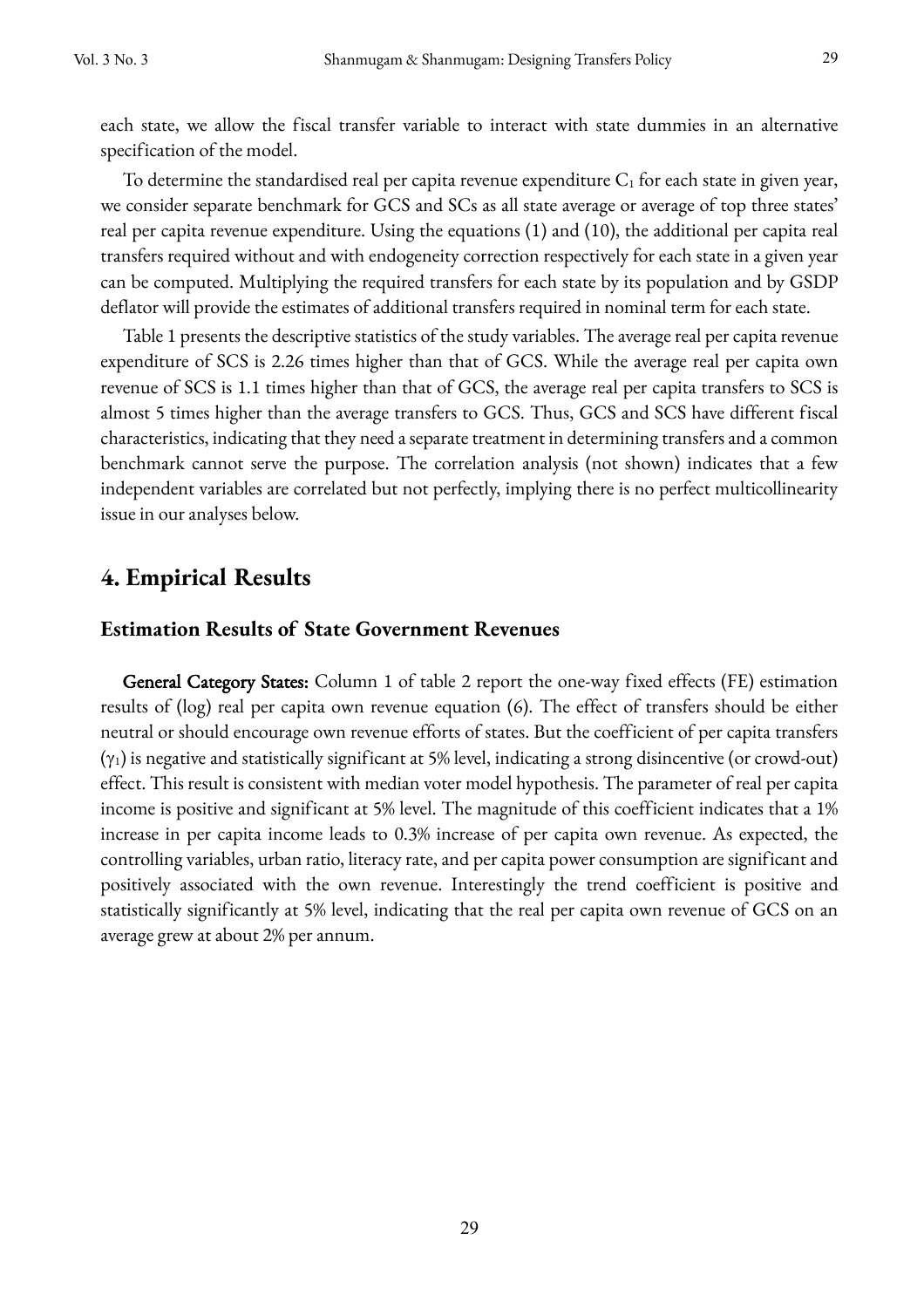| Variables                                | <b>General Category States</b> |           | <b>Special Category States</b> |           |  |
|------------------------------------------|--------------------------------|-----------|--------------------------------|-----------|--|
|                                          | Mean                           | S.D       | Mean                           | S.D       |  |
|                                          | (1)                            |           | (2)                            |           |  |
| Real Per Capita Own Revenues (₹)         | 6,375.82                       | 2,985.82  | 7,026.92                       | 7,746.26  |  |
| Real Per Capita Own Tax Revenues (₹)     | 5,288.11                       | 2,668.56  | 4,267.71                       | 4,900.31  |  |
| Real Per Capita Own Non-Tax Revenues (₹) | 1,087.71                       | 623.07    | 2,744.16                       | 3,198.72  |  |
| Real Per Capita Revenue Expenditure (₹)  | 10,541.29                      | 4,215.56  | 23,835.4                       | 11,717.81 |  |
| Real Per Capita Transfers $(\bar{\tau})$ | 3,957.67                       | 1,887.79  | 19,810.7                       | 12,213.79 |  |
| Real Per Capita Income (GSDP) in ₹       | 82,258                         | 39,207.13 | 93,324.94                      | 69,174.83 |  |
| Non-Primary Sector Share in GSDP (%)     | 77.05                          | 7.53      | 75.67                          | 9.10      |  |
| Literacy Rate (%)                        | 74.96                          | 8.05      | 80.53                          | 9.15      |  |
| Urban Ratio (%)                          | 32.56                          | 11.3      | 29.53                          | 15.68     |  |
| Per Capita Power Consumption (kwh)       | 1,069.31                       | 514.11    | 726.88                         | 577.42    |  |
| Sample Size (N)                          | 252                            |           | 154                            |           |  |

### Table 1: Means and Standard Deviations of the Study Variables

Column 2 of table 2 shows the one-way FE results of (log) real per capita own tax equation. As expected, the transfers have a strong and significant crowding-out effect on own tax effort of GCS. The FCs (and earlier PC) assigned relative weights to the tax effort in recommending transfers. But these incentives may be too low and not captured in the system to provide a crowd-in effect of transfers on own tax revenues. Both per capita GSDP and non-primary sector share are positively and significant related to own tax revenue. These variables represent the taxable capacity and structural change of the economy respectively. Increases in GSDP and non-primary sector share as a result of faster growth of industry and services sectors help contribute to the growth of own tax revenue. The trend coefficient is positive and significant, indicating that on average, the own tax revenue of GCS grew at about 3.8% per annum. The other two control variables-urban ratio and literacy rate also have positive and significant impact on own tax revenue. Column 3 presents the one-way FE results of per capita own non-tax revenue equation. The transfers are positively related to per capita own non-tax revenue, but not statistically significant even at 10% level. As expected, the per capita GSDP has a positive and significant impact on own non-tax revenue.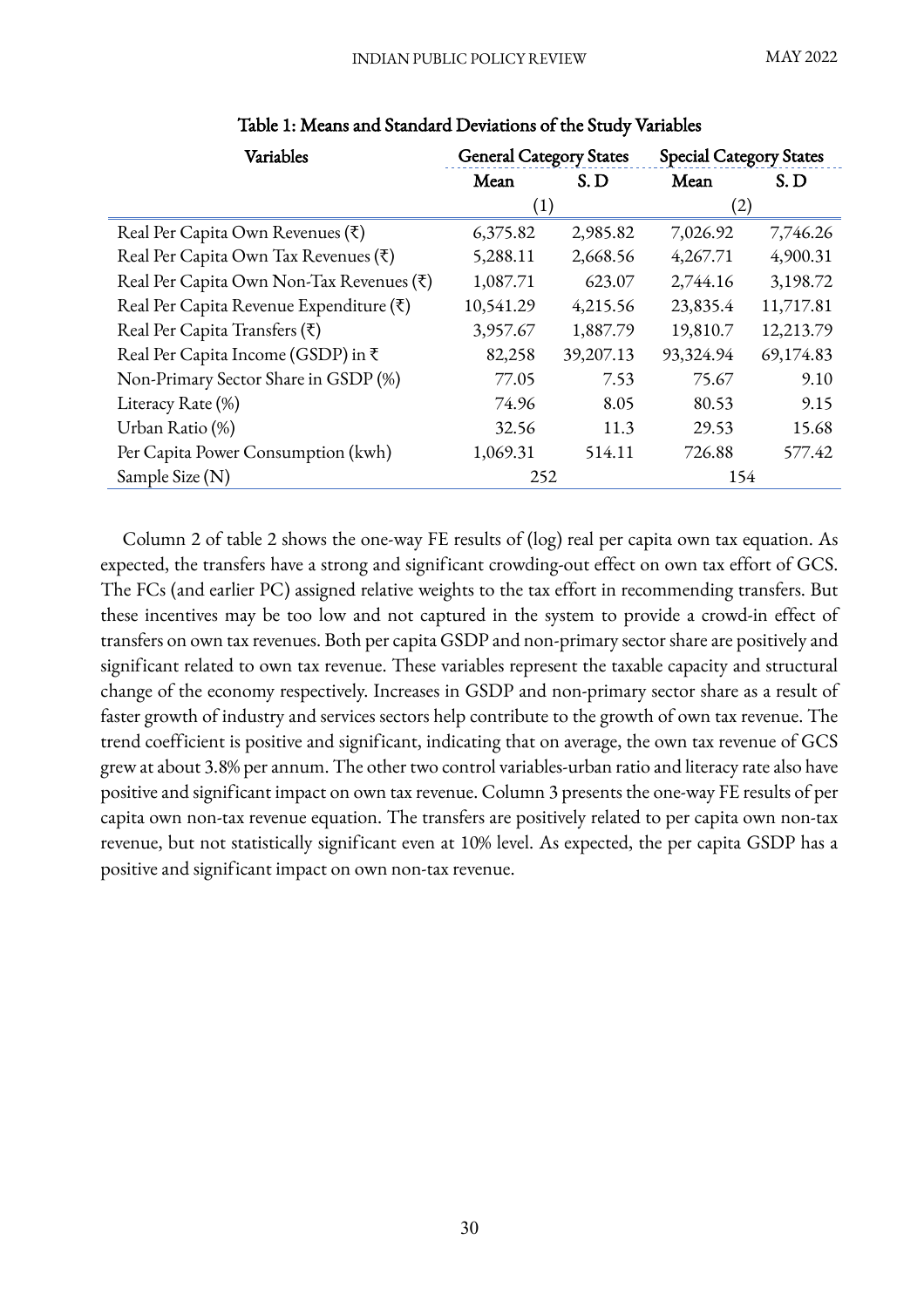|                         |                |                                | to 2018-19)     |                         |            |                 |  |  |
|-------------------------|----------------|--------------------------------|-----------------|-------------------------|------------|-----------------|--|--|
|                         |                | <b>General Category States</b> |                 | Special Category States |            |                 |  |  |
|                         | 1-Way FE       | 1-Way FE                       | 1-Way FE        | 1-Way FE                | 1-Way FE   | 1-Way RE        |  |  |
| Variables               | Own<br>Revenue | Own<br>Tax                     | Own Non-<br>Tax | Own<br>Revenue          | Own<br>Tax | Own Non-<br>Tax |  |  |
|                         | (1)            | (2)                            | (3)             | (4)                     | (5)        | (6)             |  |  |
|                         | $-1582$        | $-1.013$                       | 1.571           | $-1.914$                | $-7.617$   | $-5.978$        |  |  |
| Constant                | $(-0.800)$     | $(-0.59)$                      | (1.23)          | $(-1.75)$               | $(-6.75)$  | $(-2.99)$       |  |  |
| Ln Per Capita Transfers | $-0.109$       | $-0.149$                       | 0.087           | 0.241                   | 0.378      | 0.141           |  |  |
| (T)                     | $(-2.37)$      | $(-3.76)$                      | (0.60)          | (2.55)                  | (4.66)     | (1.01)          |  |  |
| Ln Per Capita Income    | 0.279          | 0.338                          | 0.417           | 0.345                   | 0.302      | 0.879           |  |  |
| (GSDP)                  | (2.49)         | (3.53)                         | (2.09)          | (3.14)                  | (3.09)     | (4.74)          |  |  |
| Ln Non-Primary Sector   |                | 0.436                          |                 |                         |            |                 |  |  |
| Share (NP)              |                | (2.59)                         |                 |                         |            |                 |  |  |
| Ln Urban Ratio (UR)     | 0.293          | 0.107                          |                 |                         |            |                 |  |  |
|                         | (4.20)         | (1.75)                         |                 |                         |            |                 |  |  |
|                         | 1.459          | 1.089                          |                 | 0.982                   | 1.341      |                 |  |  |
| Ln Literacy Rate (LIT)  | (4.96)         | (4.43)                         |                 | (2.41)                  | (3.20)     |                 |  |  |
| Ln Per Capita Power     | 0.125          |                                |                 |                         | 0.353      |                 |  |  |
| Consumption (PC)        | (1.96)         |                                |                 |                         | (3.72)     |                 |  |  |
|                         | 0.020          | 0.037                          |                 |                         |            | $-0.072$        |  |  |
| Trend                   | (2.10)         | (4.56)                         |                 |                         |            | $(-5.14)$       |  |  |

# Table 2: Panel Model Estimation Results of Stochastic Frontier Own Revenue, Own Tax and Own Non-Tax Revenue Functions for the General Category States and Special Category States (2005-06

(Figures in the parentheses are t ratios).

Special Category States: Columns 4-6 of table 2 present the estimation results of own revenue efforts and its components for SCS. Interestingly, the coefficient of transfer's variable is positive in all three equations, indicating that higher the per capita transfers from the Centre, higher is the per capita own revenue, per capita own tax revenue, and per capita own non-tax revenue of SCS. However, it is significant only in own revenue and own tax revenue effort equations and not in own non-tax equation. There is, therefore, no adverse effect of transfers on the own revenue and its components of SCS. Instead of substituting for own revenue, the fiscal transfers are complements to own revenue efforts.

R Square 0.9786 0.9854 0.8086 0.9563 0.9697 0.7788 Hausman Statistics 19.26 58.65 87.32 127.19 41.06 8.16 State (n-1) Dummies Included Included Included Included Included Included

As expected, the per capita income is positively and significantly related to own revenue and its both components. The literacy rate is also positively and significantly associated with own revenue and own tax revenue. The power consumption has positive and significant impact on per capita own tax revenue. But the trend coefficient indicates that on average the per capita own non-tax revenue of SCS declined by about 7.5% per annum.

Results of Own Revenue Effort Equations with Transfers Interaction: Table 3 depicts the estimation results of the alternative specifications of own revenue (and its components) equations which allow interaction between the state dummies and transfers for GCS. In 7 states-Chhattisgarh, Kerala,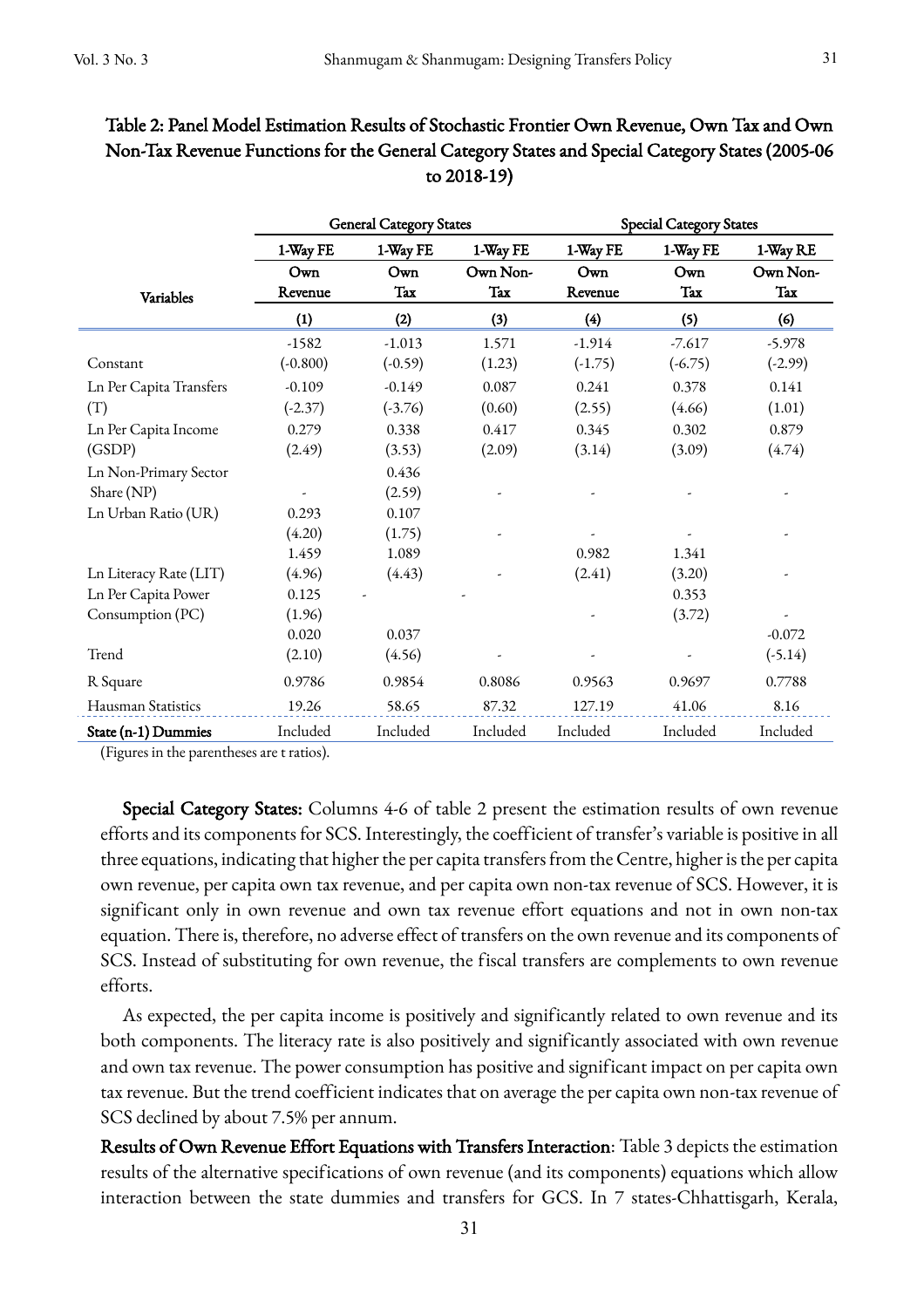Maharashtra, Odisha, Rajasthan, Telangana and Uttarakhand, the effect of transfers on own revenue is positive, but significant at 10% level only in Kerala, Maharashtra, and Telangana. In Andhra Pradesh, Bihar, Gujarat, Haryana, Karnataka, Punjab and Uttar Pradesh, the effect is negative and significant at 5 or 10% level. In Jharkhand, Madhya Pradesh, Tamil Nadu and West Bengal, the transfers' effect is negative, but not significant even at 10% level. The effects of other variables are more or less the same as in Table 2 except that the power consumption and trend variables turn out to be insignificant.

|                                        | 1-Way FE    |         | 1- Way FE   |                          | 1-Way FE    |         |  |
|----------------------------------------|-------------|---------|-------------|--------------------------|-------------|---------|--|
| Variables                              | Own Revenue |         | Own Tax     |                          | Own Non-Tax |         |  |
|                                        | Coefficient | t ratio | Coefficient | t ratio                  | Coefficient | t ratio |  |
| Constant                               | $-9.595$    | $-2.78$ | $-10.333$   | $-3.29$                  | 2.060       | 1.79    |  |
| Ln Per Capita Income (GSDP)            | 0.383       | 2.72    | 0.449       | 3.55                     | 0.209       | 1.06    |  |
| Ln Non-Primary Sector Share (NP)       |             |         | 0.456       | 2.10                     |             |         |  |
| Ln Urban Ratio (UR)                    | 0.270       | 3.09    | 0.186       | 2.37                     |             |         |  |
| Ln Literacy Rate (LT)                  | 3.144       | 4.57    | 2.811       | 4.49                     |             |         |  |
| Ln Per Capita Power Consumption (PC)   | $-0.003$    | $-0.05$ |             | $\overline{\phantom{a}}$ |             |         |  |
| Trend                                  | $-0.001$    | $-0.10$ | 0.008       | 0.66                     |             |         |  |
| R Square                               | 0.9999      |         | 0.9999      |                          | 0.999       |         |  |
| Hausman Statistics                     | 136.76      |         |             | 109.47                   |             | 139.48  |  |
| <b>General Category States</b>         |             |         |             |                          |             |         |  |
| Andhra Pradesh*Ln Per Capita Transfers | $-0.270$    | $-4.90$ | $-0.192$    | $-3.71$                  | $-0.670$    | $-3.35$ |  |
| Bihar*Ln Per Capita Transfers          | $-0.493$    | $-2.49$ | $-0.565$    | $-3.24$                  | 0.840       | 2.52    |  |
| Chhattisgarh*Ln Per Capita Transfers   | 0.064       | 0.93    | $-0.029$    | $-0.49$                  | 0.383       | 1.93    |  |
| Gujarat *Ln Per Capita Transfers       | $-0.144$    | $-1.94$ | $-0.247$    | $-3.70$                  | 0.437       | 1.64    |  |
| Haryana * Ln Per Capita Transfers      | $-0.382$    | $-4.78$ | $-0.382$    | $-5.25$                  | $-0.348$    | $-1.19$ |  |
| Jharkhand*Ln Per Capita Transfers      | $-0.137$    | $-1.39$ | $-0.246$    | $-2.85$                  | 0.729       | 3.41    |  |
| Karnataka *Ln Per Capita Transfers     | $-0.199$    | $-2.77$ | $-0.261$    | $-3.95$                  | $-0.287$    | $-1.10$ |  |
| Kerala*LN Per Capita Transfers         | 0.185       | 1.91    | $-0.038$    | $-0.43$                  | 1.559       | 6.49    |  |
| Madhya Pradesh*Ln Per Capita Transfers | $-0.001$    | $-0.02$ | $-0.002$    | $-0.02$                  | 0.231       | 0.95    |  |
| Maharashtra*Ln Per Capita Transfers    | 0.150       | 1.83    | 0.133       | 1.84                     | $-0.154$    | $-0.61$ |  |
| Orissa *Ln Per Capita Transfers        | 0.062       | 0.83    | $-0.047$    | $-0.71$                  | 0.665       | 2.69    |  |
| Punjab*Ln Per Capita Transfers         | $-0.241$    | $-3.50$ | $-0.133$    | $-2.16$                  | $-0.590$    | $-2.75$ |  |
| Rajasthan*Ln Per Capita Transfers      | 0.030       | 0.38    | $-0.039$    | $-0.53$                  | 0.485       | 1.81    |  |
| Tamil Nadu*Ln Per Capita Transfers     | $-0.055$    | $-0.67$ | $-0.190$    | $-2.53$                  | 0.429       | 1.51    |  |
| Telangana*Ln Per Capita Transfers      | 0.313       | 3.24    | 0.189       | 2.14                     | 0.667       | 1.89    |  |
| Uttar Pradesh* Ln Per Capita Transfers | $-0.205$    | $-1.95$ | $-0.355$    | $-3.75$                  | 0.860       | 3.07    |  |
| Uttarakhand* Ln Per Capita Transfers   | 0.159       | 1.40    | 0.046       | 0.43                     | 0.383       | 0.93    |  |
| West Bengal*Ln Per Capita Transfers    | $-0.013$    | $-0.17$ | $-0.002$    | $-0.03$                  | $-0.476$    | $-2.02$ |  |
| State Effect                           | Included    |         | Included    |                          | Included    |         |  |

### Table 3: Panel Model Estimation Results for Own Revenue Effort Equations for GCS with Transfer Interaction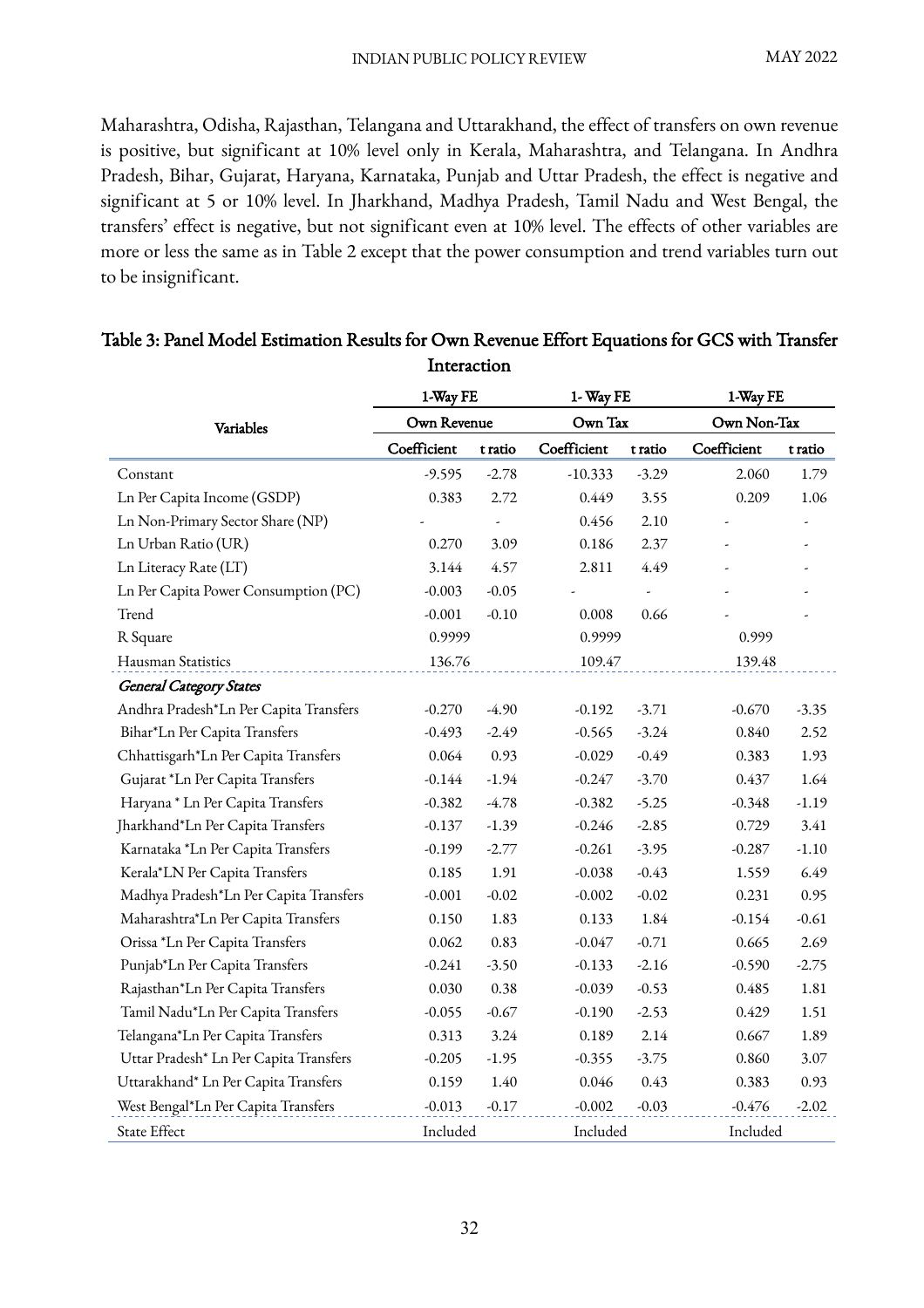In own tax revenue equation, only in Maharashtra and Telangana, the transfers positively and significantly relate (at least 10%) to own tax. In Chhattisgarh, Kerala, Odisha, Rajasthan, Uttarakhand and West Bengal, transfers variable is not significant. In the remaining 10 states, it has negative impact. In the own non-tax revenue equation, the effect of transfers is positive in Bihar, Chhattisgarh, Gujarat, Jharkhand, Kerala, Odisha, Rajasthan, Telangana, and Uttar Pradesh. It is negative in Andhra Pradesh, Punjab, and West Bengal and in remaining 6 states, it is zero.

Table 4 shows the estimation results of own revenue effort equations allowing interaction of transfers with state dummies for SCS. The transfers had a crowd-in (positive and significant) effect on own revenue effort in Jammu & Kashmir, Manipur, Meghalaya, Mizoram, Nagaland, and Tripura. In the remaining 5 SCS, it had no impact. The transfers crowd-in own tax revenue of Arunachal Pradesh, Goa, Himachal Pradesh, Manipur, and Mizoram, but crowd out in Jammu & Kashmir and Sikkim. In the own non-tax revenue equation, the effect of transfers is positive in Jammu & Kashmir, Meghalaya, Nagaland, and Tripura and in the remaining states, it is not significant.

|                                    | 1-Way FE          |         | 1-Way FE    |         | 1-Way FE    |         |
|------------------------------------|-------------------|---------|-------------|---------|-------------|---------|
| Variables                          | Own Revenue       |         | Own Tax     |         | Own Non-Tax |         |
|                                    | Coefficient       | t ratio | Coefficient | t ratio | Coefficient | t ratio |
|                                    |                   |         |             |         |             |         |
| Constant                           | $-2.106$          | $-1.46$ | $-13.236$   | 12.07   | $-3.073$    | $-0.70$ |
| Ln Per Capita Income (GSDP)        | 0.284             | 1.64    | 0.241       | 2.07    | 0.658       | 1.69    |
| Ln Non-Primary Sector Share (NP)   |                   |         |             |         |             |         |
| Ln Urban Ratio (UR)                |                   |         |             |         |             |         |
| Ln Literacy Rate (LT)              | 0.745             | 1.08    | 3.585       | 7.41    |             |         |
| Ln Per Capita Power Consumption    |                   |         |             |         |             |         |
| (PC)                               |                   |         | $-0.040$    | $-0.53$ | $-0.093$    | $-0.41$ |
| Trend                              |                   |         |             |         | $-0.045$    | $-1.77$ |
| R Square                           | 0.9997            |         | 0.9999      |         | 0.889       |         |
| Hausman Statistics                 | 62.750<br>215.380 |         |             | 36.060  |             |         |
| <b>Special Category States</b>     |                   |         |             |         |             |         |
| Arunachal Pradesh*Ln Per Capita    |                   |         |             |         |             |         |
| Transfers                          | $-0.224$          | $-1.10$ | 0.435       | 3.28    | $-0.513$    | $-1.38$ |
| Assam *Ln Per Capita Transfers     | 0.328             | 1.59    | $-0.007$    | $-0.05$ | 0.505       | 1.22    |
| Goa *Ln Per Capita Transfers       | 0.173             | 1.63    | 0.206       | 2.94    | 0.032       | 0.16    |
| Himachal Pradesh * Ln Per Capita   |                   |         |             |         |             |         |
| Transfers                          | 0.255             | 1.33    | 0.335       | 2.67    | $-0.045$    | $-0.12$ |
| Jammu & Kashmir *Ln Per Capita     |                   |         |             |         |             |         |
| Transfers                          | 0.712             | 2.19    | $-0.426$    | $-2.02$ | 2.108       | 3.56    |
| Manipur *Ln Per Capita Transfers   | 0.612             | 2.06    | 1.335       | 6.73    | $-0.405$    | $-0.62$ |
| Meghalaya *Ln Per Capita Transfers | 0.577             | 2.75    | 0.135       | 0.99    | 0.688       | 1.75    |
| Mizoram *Ln Per Capita Transfers   | 0.784             | 3.16    | 1.417       | 8.64    | 0.479       | 1.14    |
| Nagaland*Ln Per Capita Transfers   | 0.629             | 2.54    | 0.191       | 1.18    | 0.843       | 1.84    |
| Sikkim *Ln Per Capita Transfers    | $-0.098$          | $-0.30$ | $-0.545$    | $-2.48$ | $-0.211$    | $-0.31$ |
| Tripura*Ln Per Capita Transfers    | 0.970             | 3.45    | 0.271       | 1.46    | 1.190       | 2.18    |
| State Effect                       | Included          |         | Included    |         | Included    |         |

Table 4: Panel Model Estimation Results of SCS with Transfer Interaction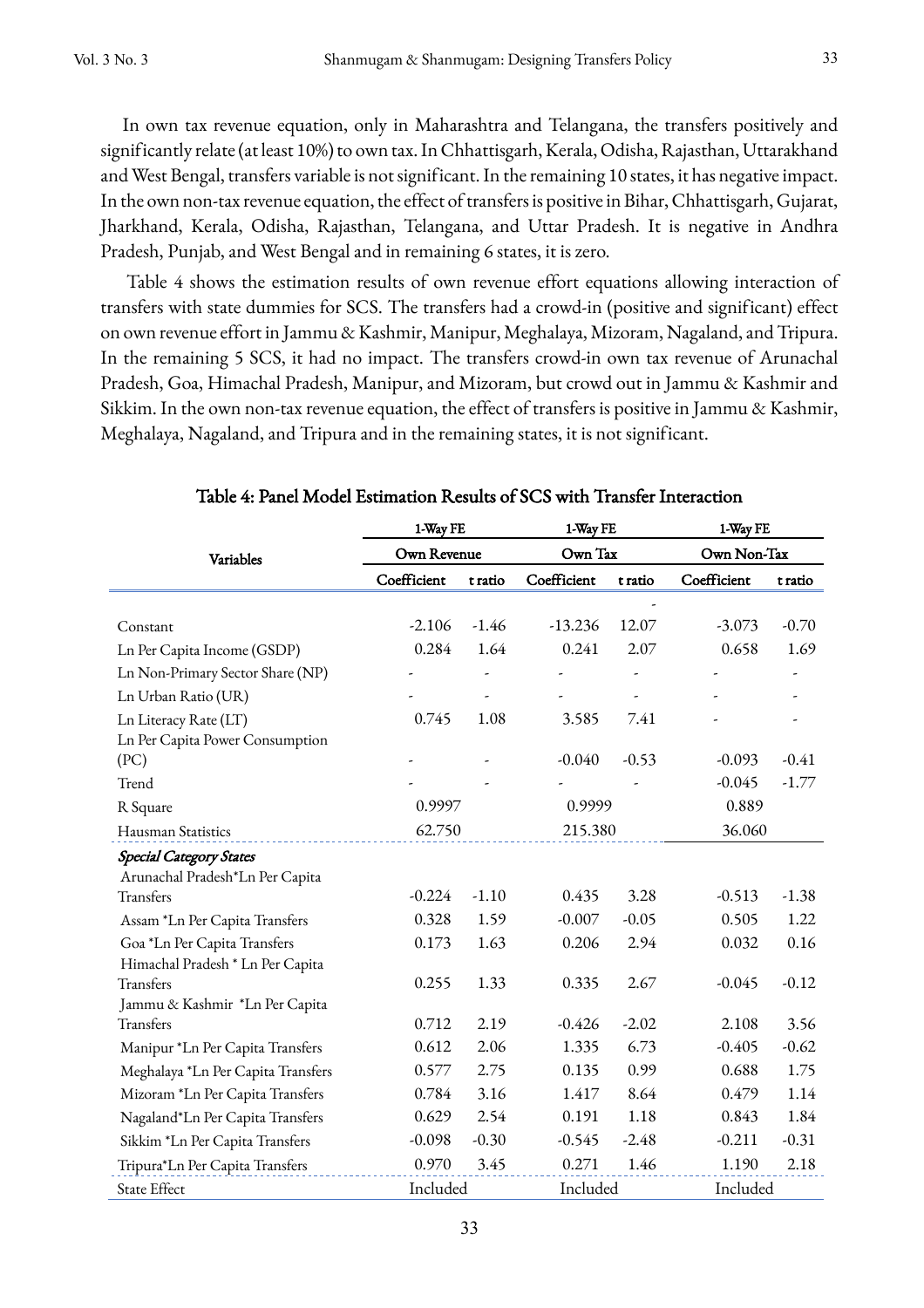#### State-wise Efficiency Scores

Table 5 shows the state-wise efficiency scores using the coefficients of state dummies (effects) from Table 2 (not shown). The overall mean own revenue efficiency score for GCS is 74.67%, indicating that on an average the GCS approximately utilised only about 75% of their own revenue potential during the study period. Therefore, it could be possible for them to raise their existing own revenues by 25% more with existing resource bases. The efficiency scores varied widely from 42.18% (in West Bengal) to 100% (in Andhra Pradesh). The estimated mean own tax revenue efficiency score for GCS is about 72% and the scores also varied widely between 35.2% (in Bihar) and 100% (in Andhra Pradesh). The overall mean own non-tax revenue efficient score is 64.44%. Bihar obtained the lowest score of 13.18% while Haryana achieved 100%. In the case of SCS, the average own revenue efficiency score is only 29.19%, indicating that there is a greater possibility for them to improve their own revenues. The estimated mean own tax revenue efficiency score is 38.96% and the mean own non-tax revenue efficiency score is 64%.

|                | Own       |           | Own       |                  | Own       |           | Own       |
|----------------|-----------|-----------|-----------|------------------|-----------|-----------|-----------|
| GCS            | Revenue   | Own Tax   | Non-Tax   | <b>SCS</b>       | Revenue   | Own Tax   | Non-Tax   |
| Andhra Pradesh | 100.00(1) | 100.00(1) | 67.73(8)  | Arnica Pradesh   | 26.63(5)  | 22.13(8)  | 100.00(1) |
| Bihar          | 49.32(17) | 35.48(18) | 13.48(18) | Assam            | 25.62(6)  | 66.98(2)  | 80.06(3)  |
| Chhattisgarh   | 87.38(4)  | 80.69(7)  | 99.03(2)  | Goa              | 100.00(1) | 100.00(1) | 90.58(2)  |
| Gujarat        | 68.99(13) | 76.14(8)  | 66.82(9)  | Himachal Pradesh | 36.33(2)  | 46.32(4)  | 52.22(7)  |
| Haryana        | 92.74(3)  | 91.56(4)  | 100.00(1) | Jammu & Kashmir  | 31.81(4)  | 46.82(3)  | 49.28(9)  |
| Jharkhand      | 55.92(16) | 42.19(17) | 75.97(7)  | Manipur          | 10.89(10) | 19.31(9)  | 51.67(8)  |
| Karnataka      | 86.51(5)  | 92.23(3)  | 39.43(16) | Meghalaya        | 19.42(7)  | 30.29(6)  | 45.30(10) |
| Kerala         | 66.81(14) | 69.13(12) | 56.31(11) | Mizoram          | 12.81(8)  | 13.64(11) | 69.31(5)  |
| Madhya         |           |           |           |                  |           |           |           |
| Pradesh        | 69.86(12) | 67.81(13) | 62.24(10) | Nagaland         | 10.66(11) | 18.01(10) | 54.28(6)  |
| Maharashtra    | 70.02(11) | 75.32(9)  | 53.32(13) | Sikkim           | 34.19(3)  | 35.04(5   | 79.34(4)  |
| Orissa         | 79.32(8)  | 64.41(14) | 92.85(3)  | Tripura          | 12.69(9)  | 30.06(7)  | 32.31(11) |
| Punjab         | 80.27(7)  | 83.43(5)  | 90.36(4)  |                  |           |           |           |
| Rajasthan      | 85.74(6)  | 74.20(10) | 81.97(6)  |                  |           |           |           |
| Tamil Nadu     | 72.89(10) | 83.20(6)  | 50.49(15) |                  |           |           |           |
| Telangana      | 97.71(2)  | 92.76(2)  | 85.44(5)  |                  |           |           |           |
| Uttar Pradesh  | 64.39(15) | 53.40(15) | 53.07(14) |                  |           |           |           |
| Uttarakhand    | 73.29(9)  | 71.30(11) | 55.00(12) |                  |           |           |           |
| West Bengal    | 42.89(18) | 44.42(16) | 16.39(17) |                  |           |           |           |
| Mean TE%       | 74.67     | 72.09     | 64.44     | Mean TE%         | 29.19     | 38.96     | 64.03     |

### Table 5: State-wise Own Revenue, Own Tax and Own Non-Tax Efficiency Scores

Figures in parentheses are ranks.

### Determining Fiscal Equalisation Transfers

To derive how much additional transfers (in current prices) are required for each state to provide the same amount of public services (under revenue head) in 2018-19, given their bench mark own revenue effort, we consider four scenarios on the following parameters (i) top 3 states' average own revenue effort and top 3 states' average revenue expenditure (Scenario 1); (ii) top 3 average own revenue effort and average level of public services (Scenario 2); (iii) average own revenue effort and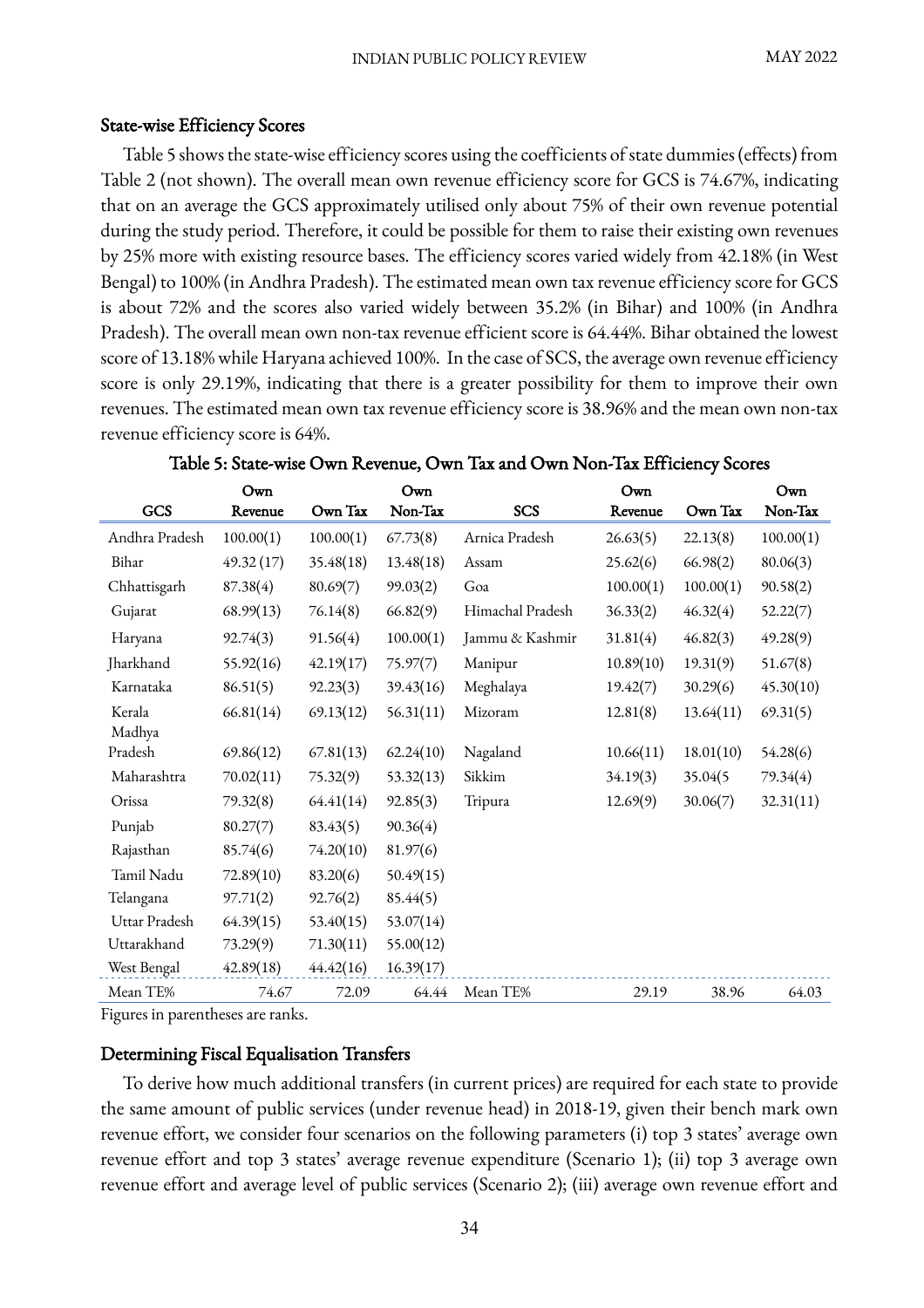average expenditure bundle (Scenario 3); and (iv) average own revenue effort and top 3 average level of public services (Scenario 4). Table 6 presents the derived additional transfers required in four alternative scenarios with and without endogeneity bias correction. After the endogeneity bias correction, the additional transfers required for all 29 states, considering both top 3 average own revenue effort and level of public services is ₹10,656 billion (5.8% of GSDP of 29 states) in Scenario 1, ₹1,072 billion (0.6%) in Scenario 2, ₹4,716 billion (2.57%) in Scenario 3 and ₹15,948 billion (8.68%) in Scenario 4.

Without endogeneity correction, the additional transfers required in respective scenarios worked at ₹12,026 billion, ₹3,769 billion, ₹5,877 billion, and ₹16,247 billion. The actual transfers to these 29 states in 2018-19 was ₹11,933 billion (i.e., 6.5% of GSDP). To start with, the Centre can consider the Scenario 3 (Australia also considers the average benchmarks). Under this Scenario, 17 out of 29 states would get additional transfers. Over the years, the Centre may target to reach Scenario 1.

## **5. Summary and Policy Conclusion**

In this study, an attempt has been made to design an appropriate methodology to determine the transfers from the Centre to state governments in India. It has considered a normative approach to fiscal transfers with reference to the principle of equalisation as it is consistent with both efficiency and equity. Specifying the stochastic own revenue function, this study has estimated the own revenue potentials of 29 state governments from 2005-06 to 2018-19. As fiscal attributes have varied among small and hilly states (SCS) and larger or General category states (GCS), it has considered separate benchmarks for these two groups of states.

The empirical results indicate a strong disincentive or the crowding-out effect of transfers on own revenue and own tax effort of GCS and a strong incentive or crowding-in effect on own revenue and own tax revenue effort of SCS. Results also indicate that in Kerala, Maharashtra, Telangana, Jammu & Kashmir, Manipur, Meghalaya, Mizoram, Nagaland and Tripura, the fiscal transfers significantly and positively contribute to the own revenue effort. In Andhra Pradesh, Bihar, Gujarat, Haryana, Karnataka, Punjab and Uttar Pradesh, the transfers effect is negative.

The study determines fiscal equalisation transfers under four alternative scenarios with and without endogeneity corrections. With endogeneity correction, the total additional transfers required for all 29 states in 2018-19 (nominal prices): (i) under Scenario 1, which considers top 3 states' average own revenue effort and top 3 states' average revenue expenditure was ₹1,06,565 billion; (ii) in Scenario 2, which uses top 3 average own revenue effort and all states' average benchmark revenue expenditure, was ₹1,072 billion; (iii) under Scenario 3, which considers average own revenue effort and average expenditure needs, was ₹4,716 billion (this is consistent with the Australian approach which equalises with respect to average benchmarks); and (iv) under Scenario 4, which considers average own revenue effort and top 3 states' average revenue expenditure, was ₹15,948 billion.

In 2018-19, the Centre's actual gross revenue receipts (GRR) was ₹25,679 billion and the actual transfers to all 29 States was ₹11,933 billion (i.e., 46.47% of GRR). It could be possible for the Centre to fully or mostly equalise these transfers. To start with, it could consider Scenario 3. In the long run, the Centre could aim at reaching Scenario 1. Thus, our analyses broadly indicated the relevance of the First-Generation Theorem which suggests the importance of equalisation transfers.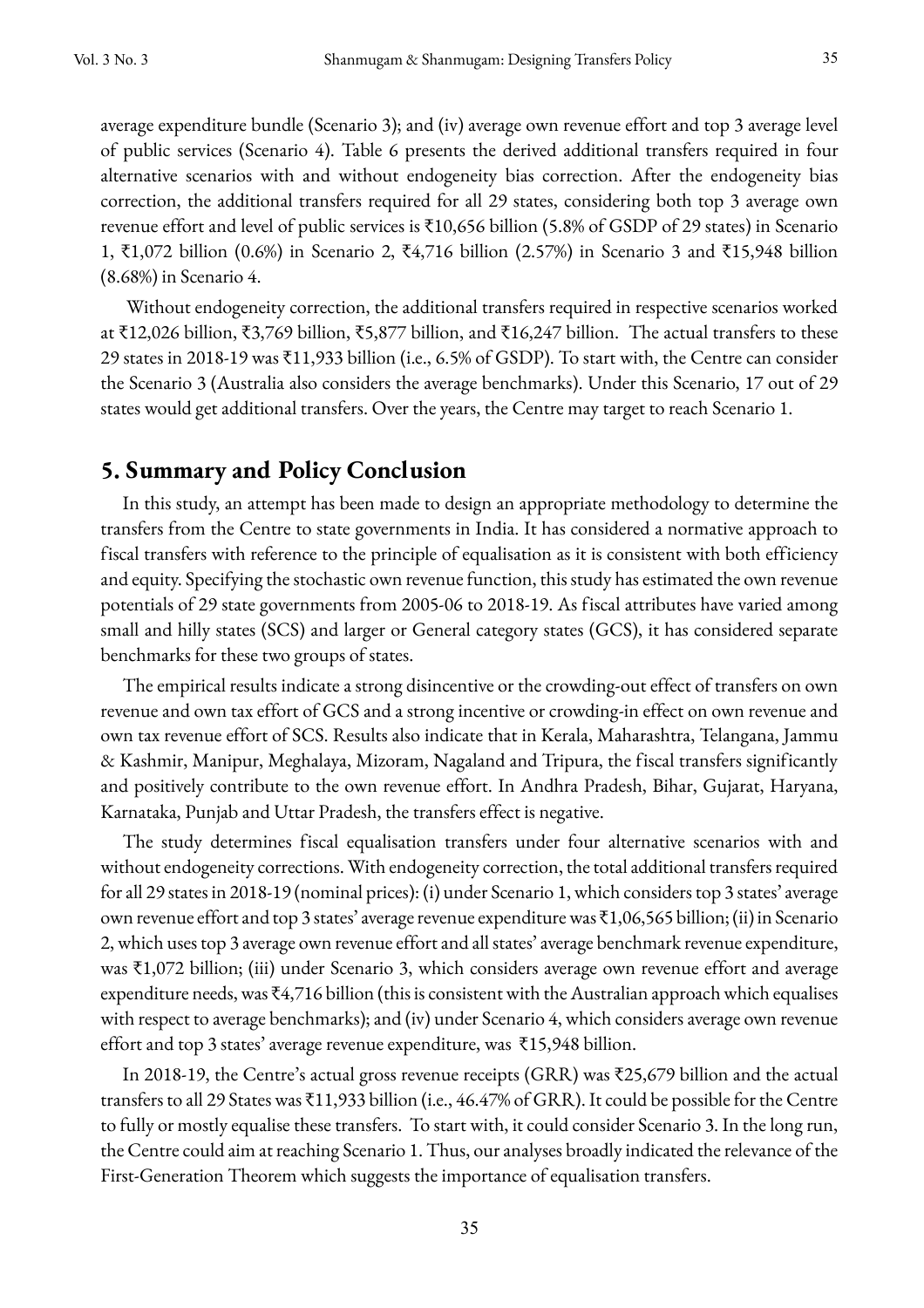|                                          | Top 3 Avg. Revenue Effort & Top<br>3 Avg. Expenditures |                  | Top 3 Avg. Revenue Effort &<br>Average Expenditures |                  | Average Revenue Effort &<br>Average Expenditures |                  | Average Revenue Effort & Top<br>3 Avg. Expenditures |             |
|------------------------------------------|--------------------------------------------------------|------------------|-----------------------------------------------------|------------------|--------------------------------------------------|------------------|-----------------------------------------------------|-------------|
|                                          | Without                                                | With             | Without                                             | With             | Without                                          | With             | Without                                             | With        |
| <b>States</b>                            | Endogeneity                                            | Endogeneity      | Endogeneity                                         | Endogeneity      | Endogeneity                                      | Endogeneity      | Endogeneity                                         | Endogeneity |
|                                          | Correction                                             | Correction       | Correction                                          | Correction       | Correction                                       | Correction       | Correction                                          | Correction  |
| <b>General Category States</b><br>Andhra |                                                        |                  |                                                     |                  |                                                  |                  |                                                     |             |
| Pradesh                                  | 28,471                                                 | 16,887           | 0                                                   | $\boldsymbol{0}$ | 806                                              | 0                | 42,295                                              | 41,476      |
| Bihar                                    | 2,07,433                                               | 1,42,236         | 1,09,864                                            | 40,871           | 1,24,924                                         | 68,302           | 2,22,493                                            | 1,65,861    |
| Chhattisgarh                             | 14,927                                                 | 3,746            | $\mathbf{0}$                                        | $\mathbf{0}$     | 238                                              | $\mathbf{0}$     | 22,309                                              | 15,273      |
| Gujarat                                  | 15,556                                                 | 62,521           | $\mathbf{0}$                                        | 0                | $\boldsymbol{0}$                                 | 34,811           | 45,575                                              | 84,568      |
| Haryana                                  | 5,403                                                  | 22,710           | $\mathbf{0}$                                        | 0                | $\boldsymbol{0}$                                 | 11,506           | 17,476                                              | 35,262      |
| Jharkhand                                | 39,334                                                 | 30,360           | 10,759                                              | $\mathbf{0}$     | 19,871                                           | 11,077           | 48,446                                              | 40,060      |
| Karnataka                                | 21,414                                                 | 43,651           | $\Omega$                                            | $\mathbf{0}$     | $\mathbf{0}$                                     | 19,979           | 47,936                                              | 74,971      |
| Kerala<br>Madhya                         | $\boldsymbol{0}$                                       | $\boldsymbol{0}$ | $\boldsymbol{0}$                                    | 0                | $\boldsymbol{0}$                                 | $\boldsymbol{0}$ | 0                                                   | 11,722      |
| Pradesh                                  | 1,10,224                                               | 80,027           | 36,452                                              | 0                | 56,354                                           | 29,913           | 1,30,126                                            | 1,04,729    |
| Maharashtra                              | $\boldsymbol{0}$                                       | 74,670           | 0                                                   | 0                | $\mathbf{0}$                                     | 39,111           | 61,094                                              | 1,35,350    |
| Orissa                                   | 26,882                                                 | 7,240            | 0                                                   | 0                | 6,667                                            | $\mathbf{0}$     | 39,333                                              | 25,863      |
| Punjab                                   | 4,652                                                  | 9,408            | 0                                                   | 0                | $\mathbf{0}$                                     | $\mathbf{0}$     | 15,454                                              | 22,327      |
| Rajasthan                                | 54,611                                                 | 18,006           | 0                                                   | 0                | 12,371                                           | $\theta$         | 74,237                                              | 47,629      |
| Tamil Nadu                               | $\boldsymbol{0}$                                       | 25,057           | $\mathbf{0}$                                        | 0                | $\boldsymbol{0}$                                 | $\theta$         | 20,229                                              | 63,199      |
| Telangana<br>Uttar                       | 20,482                                                 | 27,621           | $\mathbf{0}$                                        | $\boldsymbol{0}$ | 6,133                                            | 15,430           | 37,409                                              | 48,013      |
| Pradesh                                  | 3,37,640                                               | 2,22,602         | 1,46,315                                            | 11,965           | 1,97,980                                         | 1,00,530         | 3,89,304                                            | 2,93,682    |
| Uttarakhand                              | $\mathbf{0}$                                           | $\mathbf{0}$     | $\boldsymbol{0}$                                    | $\mathbf{0}$     | $\mathbf{0}$                                     | $\mathbf{0}$     | $\mathbf{0}$                                        | 1,181       |
| West Bengal                              | 78,098                                                 | 87,001           | $\boldsymbol{0}$                                    | 0                | 26,942                                           | 26,014           | 1,11,343                                            | 1,12,146    |
| All GCS                                  |                                                        |                  | 3,03,391                                            | 52,836           |                                                  |                  |                                                     |             |
| total<br><b>Special Category States</b>  | 9,65,127                                               | 8,73,742         |                                                     |                  | 4,52,286                                         | 3,56,673         | 13,25,061                                           | 13,23,312   |
| Arunachal                                |                                                        |                  |                                                     |                  |                                                  |                  |                                                     |             |
| Pradesh                                  | $\boldsymbol{0}$                                       | $\mathbf{0}$     | $\boldsymbol{0}$                                    | $\mathbf{0}$     | $\mathbf{0}$                                     | $\boldsymbol{0}$ | $\mathbf{0}$                                        | $\Omega$    |
| Assam                                    | 1,54,995                                               | 1,20,771         | 70,309                                              | 46,996           | 96,374                                           | 79,691           | 181059                                              | 1,53,466    |
| Goa                                      | 2,536                                                  | 3,548            | $\boldsymbol{0}$                                    | 1,199            | 955                                              | 5,357            | 4258                                                | 7,707       |
| Himachal<br>Pradesh<br>Jammu&            | 14,463                                                 | 12,379           | $\boldsymbol{0}$                                    | $\boldsymbol{0}$ | 4,913                                            | 7,275            | 22381                                               | 22,844      |
| Kashmir                                  | 34,642                                                 | 22,439           | $\boldsymbol{0}$                                    | $\boldsymbol{0}$ | 11,211                                           | 8,521            | 46966                                               | 41,259      |
| Manipur                                  | 10,593                                                 | 11,705           | 1,659                                               | 3,041            | 4,738                                            | 5,034            | 13672                                               | 13,698      |
| Meghalaya                                | 10,239                                                 | 9,284            | 1,545                                               | 1,168            | 4,708                                            | 4,336            | 13402                                               | 12,451      |
| Mizoram                                  | 0                                                      | $\mathbf{0}$     | 0                                                   | 0                | $\mathbf{0}$                                     | $\boldsymbol{0}$ | $\mathbf{0}$                                        | 160         |
| Nagaland                                 | 1,307                                                  | 3,383            | $\boldsymbol{0}$                                    | $\boldsymbol{0}$ | $\boldsymbol{0}$                                 | $\boldsymbol{0}$ | 4164                                                | 4,901       |
| Sikkim                                   | $\boldsymbol{0}$                                       | $\boldsymbol{0}$ | $\boldsymbol{0}$                                    | $\boldsymbol{0}$ | $\boldsymbol{0}$                                 | $\boldsymbol{0}$ | 304                                                 | 967         |
| Tripura                                  | 8,733                                                  | 11,315           | $\boldsymbol{0}$                                    | 1,955            | 3,545                                            | 4,701            | 13393                                               | 14,062      |
| All SCS total                            | 2,37,507                                               | 1,94,824         | 73,513                                              | 54,359           | 1,26,444                                         | 1,14,916         | 299599                                              | 2,71,515    |
| All States                               |                                                        |                  |                                                     |                  |                                                  |                  |                                                     |             |
| Total                                    | 12,02,634                                              | 10,68,566        | 3,76,903                                            | 1,07,195         | 5,78,730                                         | 4,71,589         | 1624660                                             | 15,94,827   |

# Table 6: Equalization Transfers for Indian States with and without Endogeneity Bias in 2018-19 (₹ Crore=10 million)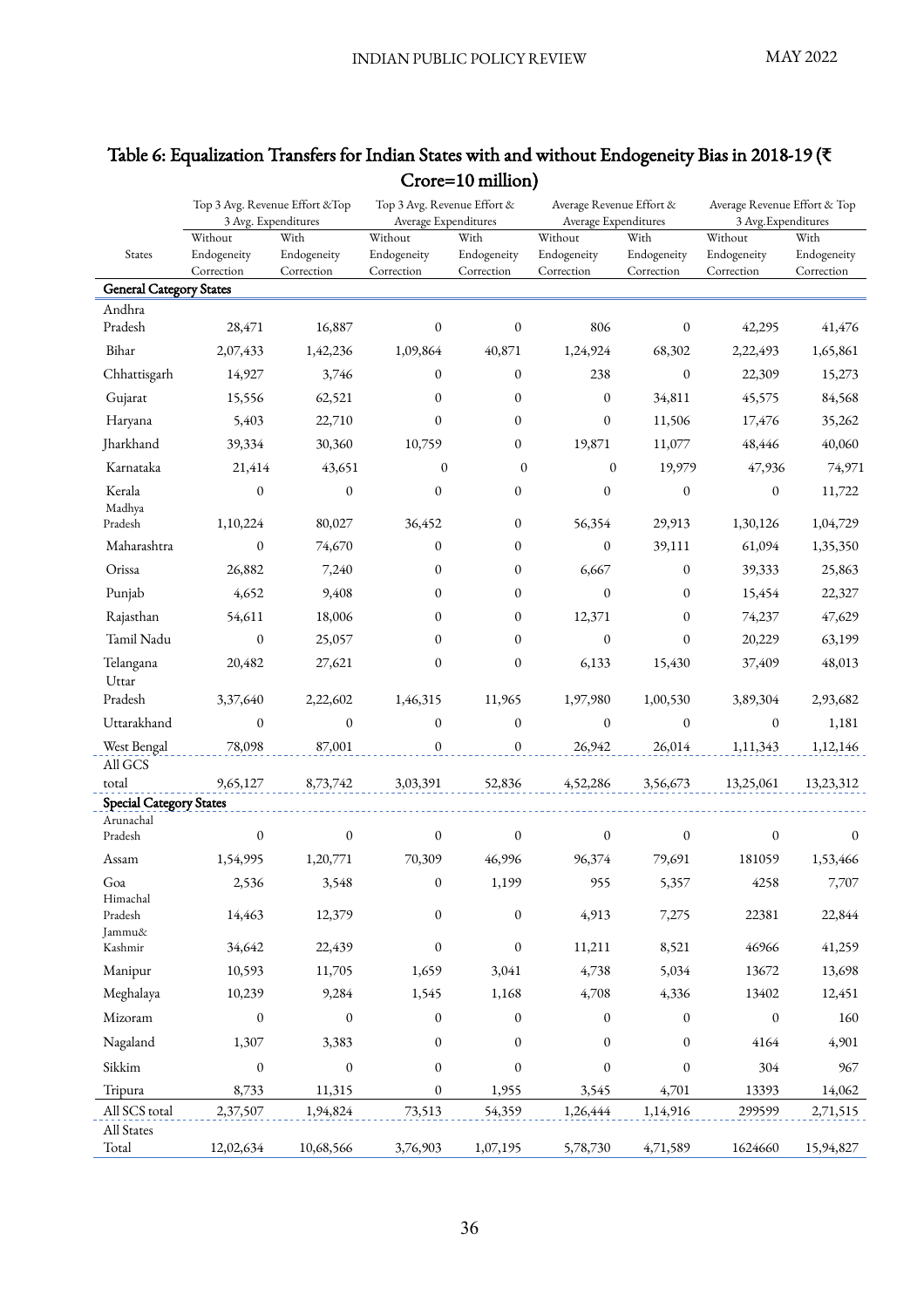To our knowledge, this is the first empirical study to show the state specific effect of transfers on own revenues/own tax revenues of Indian states and provides the estimates of normatively determined transfers for GCS and SCS in India. The advantage of this approach is that it provides a single measure of transfers instead of the existing complicated formula to determine transfers. It is also simple to implement. The benchmark levels can be altered based on funding availability. It takes into account the actual population, same amounts of public services to all citizens and is free from endogeneity bias that arise due to the impact of the past transfers on current transfers. It also provides an incentive for the states to collect their own revenues efficiently. This is the complement to the existing transfers system and not the substitute. Further, Once the equalisation transfers are given to the states, the expenditure gap or need will reduce or eliminate in the next and subsequent years which will reduce the transfers burden of the centre subsequently.

It is noted that based on the recommendations of each FC, the centre distributed the transfers to states. But FCs did not evaluate how the transfers were utilized and whether the transfers helped the laggard states to provide adequate level of services. That is why Rao (2019) commented that general purpose transfers are given to enable the states to provide comparable levels of public services at comparable tax effort and specific purpose transfers are given to ensure a minimum standard of public services. The shortcomings in both the design and implementation of the transfers system in India hinder its ability to achieve the objectives. Therefore, before distributing the equalization transfers, for each state the union government needs to identify the revenue heads/sectors where these transfers should be spent. After a year, it is necessary to evaluate how much revenue gap is reduced before determining the equalisation transfers for the next year.

Nevertheless, the study is not free from limitations. First, it considers only revenue equalisation and does not consider the capital expenditure. The reason is that the FRBM Act allows the states to borrow 3% of their GSDP for investment purposes. In the Australian model, the capital expenditure needs are supplemented by an elaborate framework of distribution of loans for the states. This study, therefore, ignores this. Second, the study shows that own revenue efficiency scores of 10 GCS and 7 SCS are below the mean efficiency level and own tax efficiency scores of 8 GCS and 7 SCS are below the mean efficiency level. One may ask how we can improve their revenue efficiency. These states need to avail appropriate consultancy from either neighbouring better performing states or from the Centre or from fiscal experts for improving their performances. Third, this study considers a normatively determined revenue effort but not normatively determined revenue expenditure. As stated in end note 6 of this study, the difference of our estimates from the normatively determined expenditure is minimum. Fourth, it computes spending needs based on benchmark expenditure. This may provide an adverse incentive or favour the gap-filling approach. Lastly, the results are sensitive based on benchmark.

Despite these limitations, we hope that the findings of this study are useful to policy makers, international agencies and other researchers to take appropriate strategies to design effectively equalisation transfers policy to Indian states such that all citizens can avail comparable standard level of public services.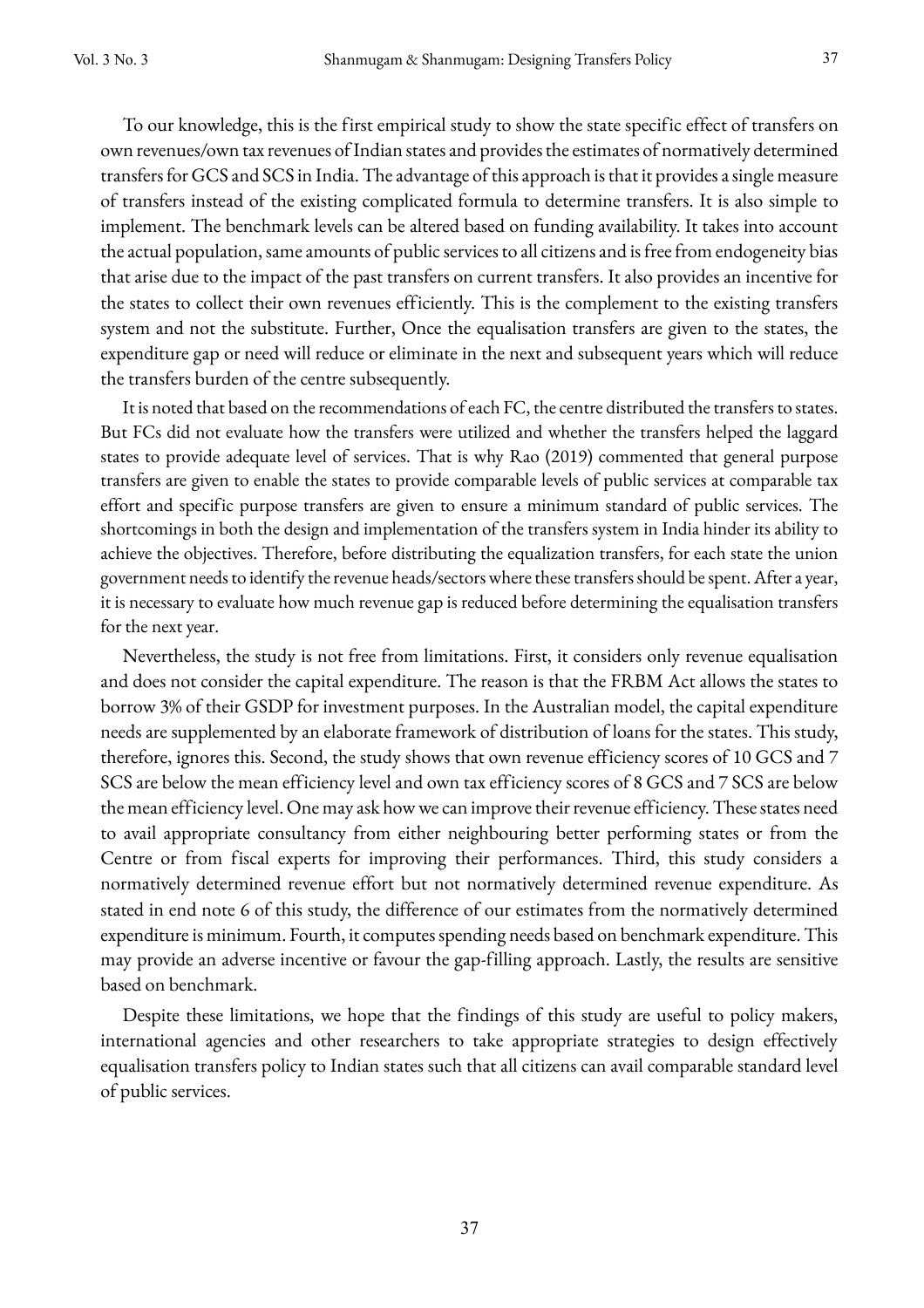# **References**

.

- Allers, M., de Haan, J., and Sterks, C. 2001. Partisan influence on the local tax burden in the Netherlands. Public Choice 106 (3–4): 351–363.
- Aigner, D.J., Lovell, C.A.K., and Schmidt, P. 1977. Formulation and estimation of stochastic frontier production function models. Journal of Econometrics 6: 21-37.
- Alfirman, Luky 2003. Estimating stochastic frontier tax potential: Can Indonesian local governments increase tax revenues under decentralization. CFEA Working Paper No. 03-19, University of Colorado at Boulder.
- Alm, J., and Duncan, D. 2014. Estimating tax agency efficiency. Public Budgeting and Finance 34: 92–110.
- Bahl, R., Martinez-Vazquez, J. and Sjoquist, D.L. 1992. Central city-suburban fiscal disparities. Public Finance Quarterly 20: 420-432.
- Baretti, C., Huber, B., and Lichtblau, K. 2002. A tax-on-tax revenue: the incentive effects of equalizing transfers: evidence from Germany. International Tax and Public Finance 9: 631– 649.
- Battese, E.C. and Coelli, T.J. 1992. Frontier production functions, technical efficiency and panel data: with application to paddy farmer in India. Journal of Productivity 3: 153-69.
- Blair, P. 1992. Financial equalization between local and regional authorities in European countries. Local Government Studies 18: 7- 27.
- Bird, Richard M., and Smart, M. 2002. Intergovernmental fiscal transfers: International lessons for developing countries. World Development 30(6): 899-912.
- Boadway, R. 1980. Intergovernmental Fiscal Transfers in Canada. Toronto, Canada: Canadian Tax Foundation.

Boadway, R. 2004. The theory and practice ofequalization. CESifo Economic Studies 50: 211-254.

- Boadway, R and Frank Flatters. 1991. Federal-provincial relations revisited: Consequences of recent constitutional and policy developments, in McMillan: 87-121.
- Boadway, R., Sandra, R. and Anwar Shah. 1993. The reform of fiscal systems in developing countries: A federalism perspective. Paper presented at the Conference on Fiscal Reform and Structural Change, New Delhi.
- Boex, J. and Martinez-Vazquez, J. 2004. Designing intergovernmental equalization transfers with imperfect data: Concepts, practices, and lessons. Georgia State University Working Paper No. 04-21.
- Bradford, D.F. and Oates, W.E. 1971. The analysis of revenue sharing in a new approach to collective fiscal decisions. Quarterly Journal of Economics 85: 434-48.
- Buchanan, J.M. 1950. Federalism and fiscal equity. American Economic Review 40: 583-599.

Buchanan, J, M. 1952. Federal grants and resource allocation. Journal of Political Economy 60: 208-17.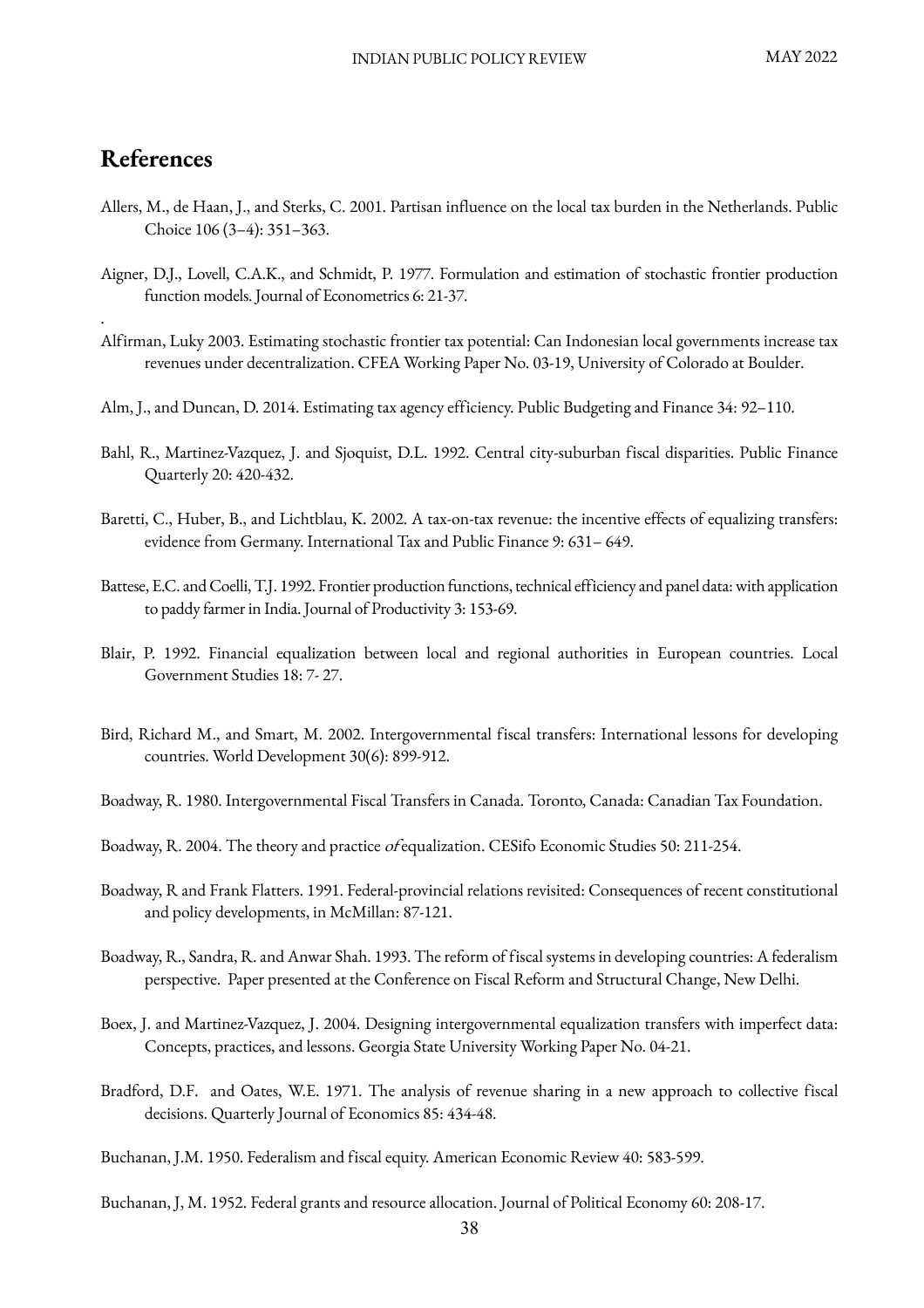- Cornwell, Christopher, Schmidt, Peter and Sickles, R.C. 1990. Production frontiers with cross sectional and time series variation in efficiency levels. Journal of Econometrics 46: 185-200.
- Courchene, T.J. 1978. Avenues of adjustment: The transfer system and regional disparities. In Canadian Confederation at the Crossroads: The Search for Federal-Provincial Balance. Walker, M., ed., 145-86. Vancouver: The Fraser Institute.
- Cyan, M. R., Martinez-Vazquez, J., and Vulovic, Violeta. 2013. Measuring tax effort: Does the estimation approach matter and should effort be linked to expenditure goals. International Centre for Public Policy-Andrew Young School of Policy Studies Working Paper, Georgia State University, Atlanta.
- Dahlberg, M., Mork, E., Rattese, J., and Agren, H. 2007. Using a discontinuous grant rule to identify the effect of grants on local taxes and spending. Journal of Public Economics 92(12): 2320–2335.
- Dash, B. B., and Raja, A.V. 2009. Institutions and the quality of governance: An empirical study on interstate differences in economic development in India. Asia-Pacific Developmental Journal 16:1–26.
- Farrell, M.J. (1957). The measurement of productive efficiency. Journal of Royal Statistical Society 120: 253-81.
- Hansjörg, Blöchliger and Claire, Charbit. 2008. Fiscal Equalisation. OECD Economic Studies 44: 1-22.
- Jha, Raghbendra. 1999. Tax efficiency in selected Indian states. Empirical Economics 24: 641-54.
- Jha, Raghbendra and Sahni, Balbir S. 1997. Tax efficiency and productivity analysis: The case of Canadian fiscal federalism. Public Finance 52(2): 186-197.
- Jondrow J, Lovell C.A.K., Materov, I.S and Schmidt, P. 1982. On the estimation of technical inefficiency in the stochastic frontier production model. Journal of Econometrics 19: 233-238.
- Kumbhakar, S. 1990. Production frontiers and panel data and time varying technical inefficiency. Journal of Econometrics 46: 201-211.
- Ladd, H. F. 1994. Measuring disparities in the fiscal condition of local governments. In Fiscal Equalization for State and Local Government Finance, Anderson, J.E. ed., pp.21-54. Praeger, Westport, CT.
- Ladd, H. and Yinger, J. 1994. The case of equalization aid, National Tax Journal XLVII: 211- 224.
- Ma, Y. 1997. Intergovernmental fiscal transfers in nine countries: Lessons for developing countries. World Bank Policy Research Working Paper No. WP 1822.
- Maarten Allers and Ishemoi Lewis, J. 2011. Equalizing spending needs of sub-national governments in a developing country: the case of Tanzania. Environment and Planning: Government and Policy 29: 487-501.
- Martinez-Vázquez, J. and Searle, B. 2007. Fiscal Equalization: Challenges in the Design of Intergovernmental Transfers. Springer Science & Business Media.
- Meeusen, W. and Broeck, J.V.D. 1977. Efficiency estimation from Cobb Douglas production function with composed Error. International Economic Review 18: 435-44.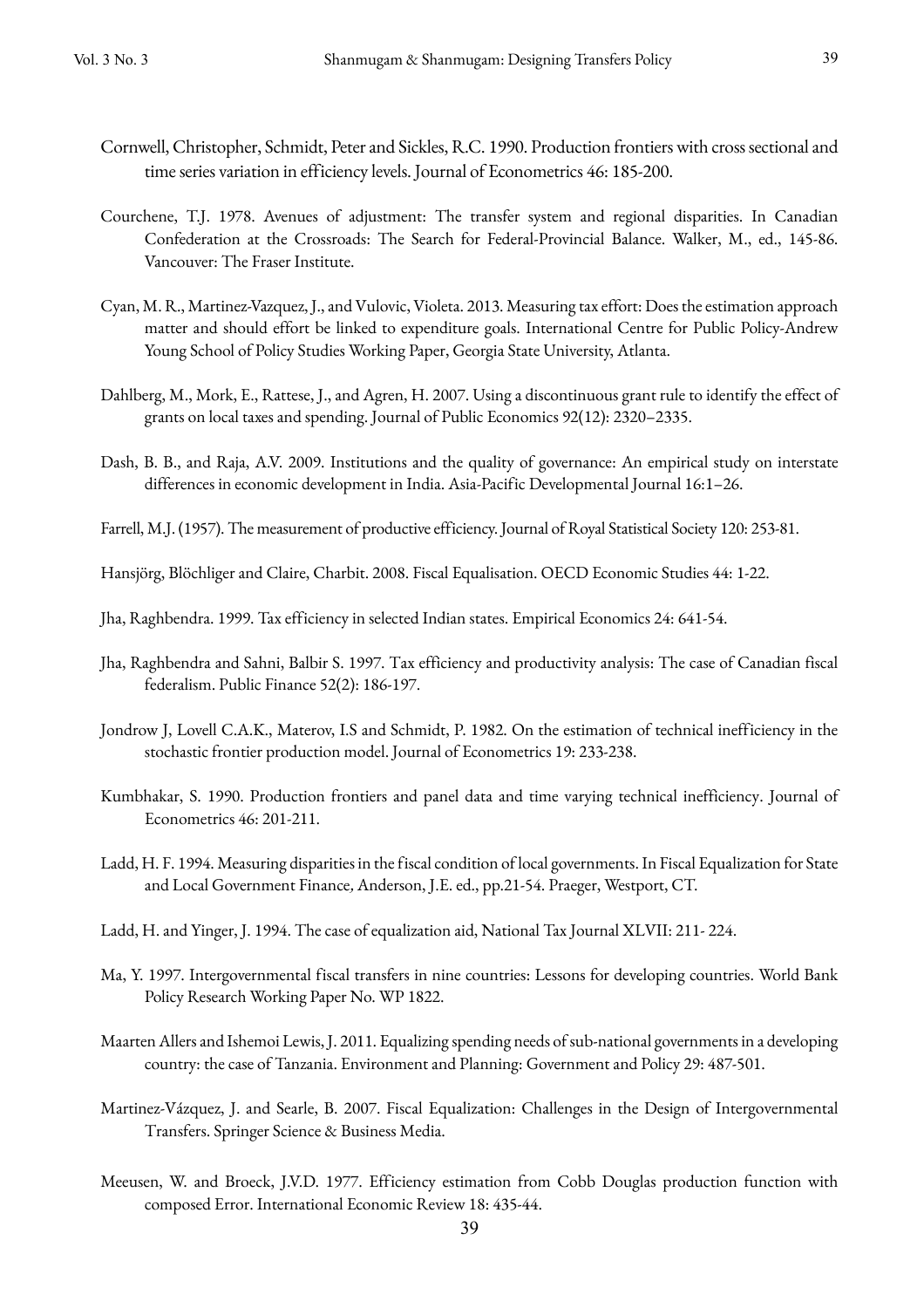- Mogues, Tewoda J., and Benin, Samuel. 2012. Do external grants to district governments discourage own revenue generation? A look at local public finance dynamics in Ghana. World Development 40(5): 1054-67.
- Munoz, Andres Felipe, Gustavo Axel Radics and Claudia Bone. 2016. Sub-national fiscal disparities and intergovernmental transfers in LAC. Review of Public Economics 219 (4): 35-66.
- Musgrave, Richard. (1959). Theory of Public Finance: A Study in Public Economy. New York, USA: McGraw-Hill.
- Naganathan, M., and Sivagnanam, K.J. 2000. Federal transfers and tax efforts of states in India. The Indian Economic Journal 47: 101–110.
- Oates, Wallace E. 1972. Fiscal Federalism. New York, USA: Harcourt Brace Jovanovich Inc,
- Oates, W. 1999. An essay on fiscal federalism. Journal of Economic Literature 37 (3): 1120-1149.
- Panda, P. K. 2009. Central fiscal transfers and states' own revenue efforts in India: panel data models. Margin: The Journal of Applied Economic Research 3(3: 223-242.
- Pessino, C., and Fenochietto, R. 2010. Determining countries' tax effort. Hacienda Pu´blica Espan˜ola/Revista de Economı´a Pu´blica 195: 61–68.
- Pessino, C., and Fenochietto, R. 2013. Understanding countries' tax effort. Fiscal Affairs Department, International Monetary Fund Working Paper No. WP/13/244, Washington, DC.
- Piancastelli, M. 2001. Measuring the tax effort of developed and developing countries: Cross country panel data analysis-1985/95. IPEA Working Paper No. 818.
- Purohit, M. C. 2006. Tax efforts and taxable capacity of central and state governments. Economic and Political Weekly 41: 747–51.
- Rangarajan, C., and Srivastava, D.K. 2004. Fiscal transfers in Australia: Review and relevance to India. Economic and Political Weekly: 3709-3722.
- Ridge, M. 1992. Local government finance and equalization: the case of Ireland. Fiscal Studies 13: 54- 73.
- Roa, Govinda M. 2019. Redesigning the fiscal transfers system in India. Economic & Political Weekly 31: 52-60.
- Sandhya Garg, Goyal, Ashima, and Pal, Rupayan. 2016. Why tax effort falls short of tax capacity in Indian states: A stochastic frontier approach. Public Finance Review: 1-28
- Saraf, Richa and Srivastava, D.K. 2009. Determining general and specific purpose transfers: An integrated approach. Madras School of Economic Working Paper No. 40, Chennai.
- Sarma, J.V.M. 1991. Panel data models and measurement of states' tax effort in India. Journal of Quantitative Economics 7(1): 145–64.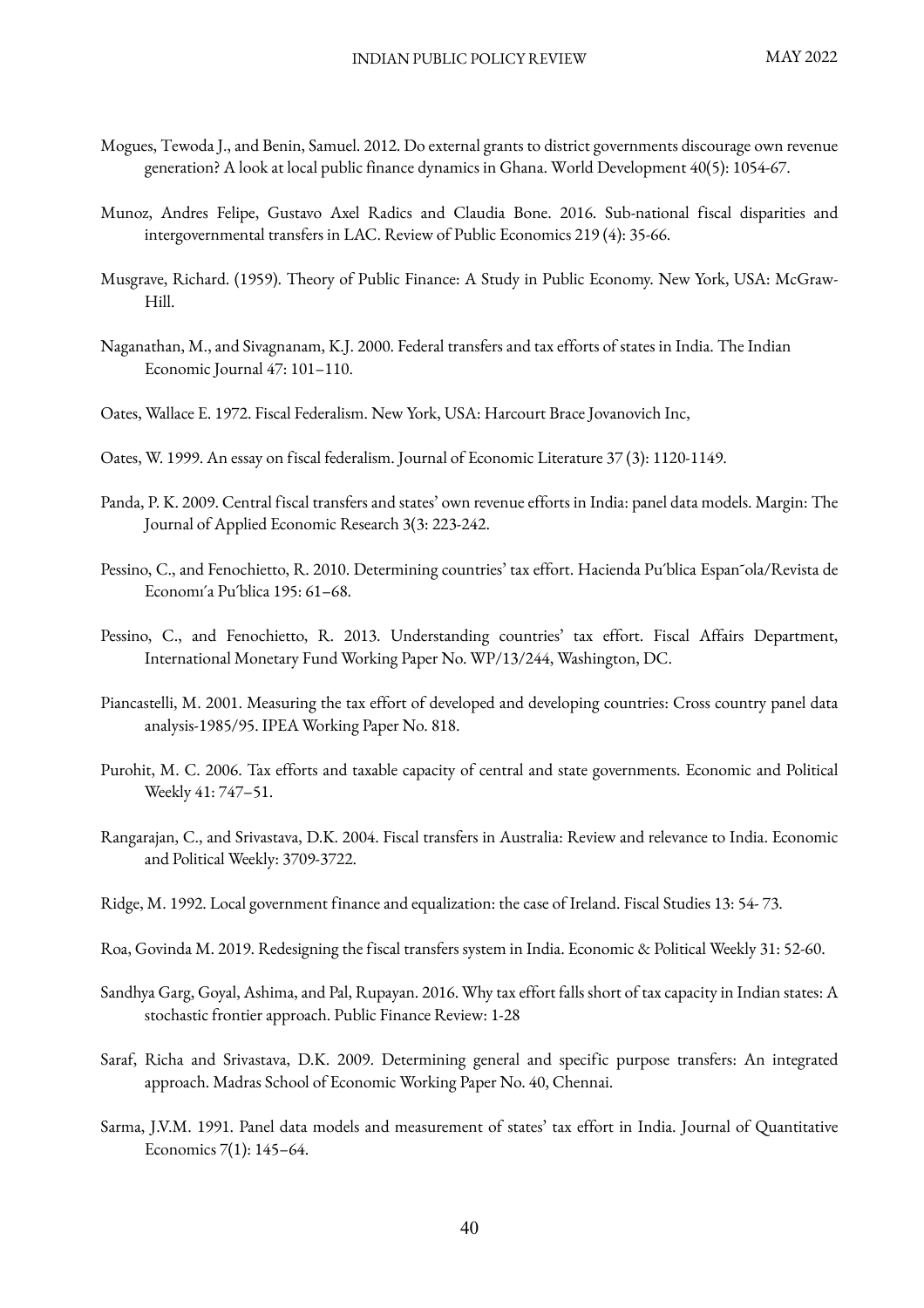- Schmidt, P. and Sickles, R.C. 1984. Production frontiers and panel data. Journal of Business and Economic Statistics 2: 367-74.
- Scott, Anthony D. 1952. Federal grants and resource allocation. Journal of Political Economy 60: 534-538.
- Shah, Anwar. 1988. Capitalization and the theory of local public finance: An interpretive essay. Journal of Economic Surveys 2 (3): 209-243.
- Shah, Anwar. 1994. A fiscal needs approach to equalization transfers in a decentralized federation. World Bank Policy Research Working Paper No.1289.
- Skidmore, M. 1999. Tax and expenditure limitations and the fiscal relationship between state and local governments. Public Choice 99(1–2): 77–102
- Sole´-Olle´, A. 2006. The effects of party competition on budget outcomes: Empirical evidence from local governments in Spain. Public Choice 126(1): 145–176.
- Spahn, P. 2007. Equity and efficiency aspects of interagency transfers in a multi-government framework. In Intergovernmental Fiscal Transfers: Principles and Practice, R. Boadway and A. Shah, ed., The World Bank.
- Tiebout, Charles M. 1956. A pure theory of local expenditures. Journal of Political Economy 64 (5): 416-424.
- Vaillancourt, Francois and Richard Bird. 2005. Expenditure-based equalization transfers. ITP Working Paper No.0512.
- Vailliancourt Francois and Richard Bird. 2007. The interregional incidence of central budgets in federation: Some evidence from Canada. Public Budgeting and Finance 27(1): 1-19.
- Zhuravskaya, E. V. 2000. Incentives to provide local public goods: Fiscal federalism, Russian style. Journal of Public Economics 76(3): 337–368.

### **Notes**

<sup>1</sup> Boadway, Sandra and Shah (1993) argue that the equalization transfers that reduce net fiscal benefit differentials create one of those rare instances in economics when equity and efficiency considerations coincide. Other considerations used for equalization transfers include the prevention of secessionist tendencies in countries with relatively high regional tension (Spahn, 2007; Martinez-Vazquez and Searle, 2007).

 $^{2}$ As per the XV<sup>th</sup> Finance Commission Report, Vol. IV The States, October 2020.

<sup>&</sup>lt;sup>3</sup>While the approach pursued by the Finance Commission has an equalising content, none of the Commission so far has formulated an explicit methodology on normative basis to derive the equalisation transfers. The partial gap filling approach also creates a potential adverse incentive among states. Further, the cost conditions are only partially equalized. Thus, the goal of horizontal equalisation remains fundamentally unachieved in India.

<sup>&</sup>lt;sup>4</sup> Pessino and Fenochietto (2010, 2013) employed the SFA to estimate the tax capacity of 96 countries. Cyan, Martinez-Varquez and Vulovic (2013) compute the tax capacity of 94 countries using the SFA. Alm